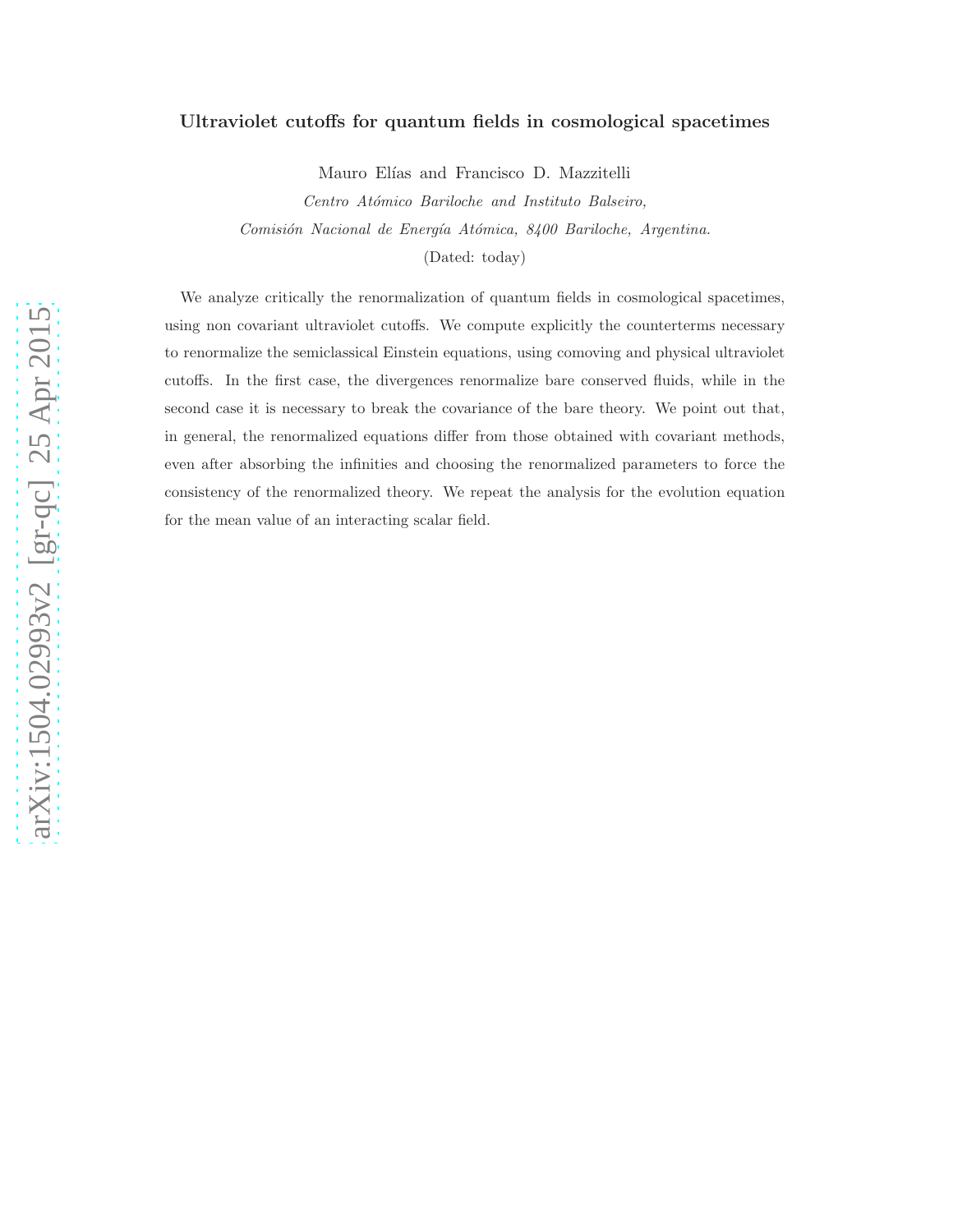#### I. INTRODUCTION

There is a well defined and rigorous approach for the renormalization of quantum fields in curved spacetimes [\[1\]](#page-17-0). A covariant regularization of the theory (for example point splitting or dimensional regularization) is combined with the Hadamard structure of the two point function in order to perform adequate subtractions and obtain renormalized expressions for the effective action and the mean value of the Energy Momentum Tensor (EMT), the source in the so called Semiclassical Einstein Equations (SEE). The infinities of the theory are absorbed into the bare constants of the classical gravitational action (Newton constant G, cosmological constant  $\Lambda$ , and dimensionless coefficients of terms quadratic in the curvature). The whole procedure preserves the covariance of the theory.

For different reasons, there have been attempts to regularize the theory using ultraviolet (UV) cutoffs. For example, in basic discussions of the cosmological constant problem, a three dimensional cutoff is considered in order to obtain a naive estimation of the zero point energy of quantum fields, which turns out to be an enormous contribution, and would require a fine tuning of the bare cosmological constant of more than 120 orders of magnitude [\[2\]](#page-17-1).

The use of UV cutoffs is more intuitive than dimensional regularization, but has been disregarded in semiclassical gravity because of its clash with the covariance of the theory [\[3\]](#page-17-2). However, more recently it has been argued that it is possible, in principle, to renormalize the theory in Friedmann-Lemaitre-Robertson-Walker (FLRW) spacetimes using a three dimensional physical cutoff [\[4\]](#page-17-3). Being proportional to the scale factor, the time dependence of the physical cutoff spoils the conservation of the EMT and, in order to restore it, it would be necessary to introduce non covariant counterterms, whose finite parts should be carefully chosen to maintain the consistency of the renormalized theory. Some relevant aspects of the proposal have not been worked out, like the calculation of the counterterms for general metrics, and a comparison with the usual approach. Regarding the quartic divergences that dominate the vacuum energy, and in order to avoid an unnatural fine tuning, the authors proposed  $\vert 4 \vert$  a subtraction of the Minkowskian vacuum energy based on the Hamiltonian formulation of General Relativity.

Alternatively, it has been suggested that the use of a comoving cutoff could provide a way to renormalize the theory without introducing non covariant counterterms [\[5](#page-18-0)]. Once more, the explicit calculation of the counterterms have not been worked out, and in fact, as we will see, the particular subtraction used in that work is not compatible with a redefiniton of the bare constants of the theory. The comoving cutoff has also been considered to compute the effective potential for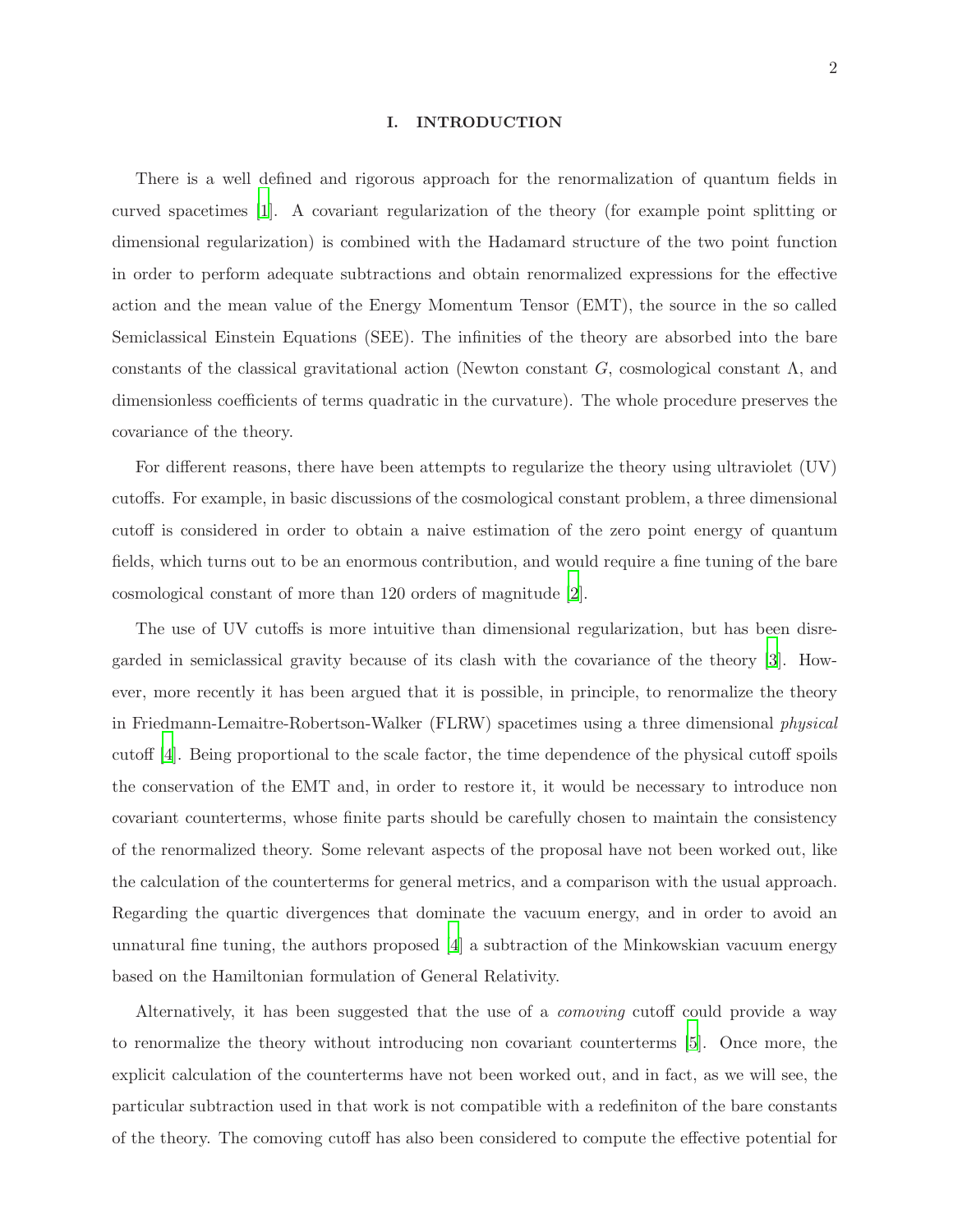interacting fields in curved backgrounds [\[6\]](#page-18-1). In these works it is assumed that the Fourier modes that effectively contribute to the vacuum energy have a maximum frequency much lower than the UV cutoff that sets the validity of the theory.

The use of an UV physical cutoff has also been advocated by other authors. In Ref.[\[7](#page-18-2)] it was assumed that the non conservation of the EMT is compensated by an additional non conserved source in Einstein equations. Alternatively, in Ref. [\[8](#page-18-3)], only the  $\langle T_{00} \rangle$  component was computed using a cutoff, while the other non trivial components  $\langle T_{ii} \rangle$  were determined from the SEE, in order to force the conservation of  $\langle T_{\mu\nu} \rangle$  and therefore the consistency of the SEE. In these works, there is no discussion about subtraction: on the contrary, while the quartic divergences are cancelled due to the supersymmetry of the theory [\[7](#page-18-2)], or assuming that vacuum fluctuations do not gravitate in Minkowski spacetime [\[8](#page-18-3)], the quadratic divergences are taken as the physical values of the EMT. UV cutoffs have also been considered when performing numerical calculations in the context of non-equilibrium field theory in cosmological spacetimes [\[9\]](#page-18-4), and when computing loop corrections in inflationary models [\[10](#page-18-5)].

In this work we will not consider other interesting alternatives, like the use of a covariant cutoff based on the Schwinger proper time approach [\[11](#page-18-6)], or models in which the UV cutoff not only regulates the theory but also modifies the Lagrangian, giving rise to generalized dispersion relations for the quantum fields [\[12\]](#page-18-7).

The aim of this paper is to discuss in detail the renormalization procedure for quantum fields in cosmological spacetimes using as regulators comoving and physical three dimensional UV cutoffs. Perhaps not sufficiently stressed in the recent previous works on the subject [\[4](#page-17-3)[–6](#page-18-1)], in addition to regularization, subtraction plays a crucial role in the renormalization process. Indeed, in order to absorb the infinities into the bare constants of the theory, the quantities to be subtracted should be generic, i.e., should not depend on the particular metric considered. We will show that, using adiabatic subtraction [\[1,](#page-17-0) [3](#page-17-2), [13](#page-18-8)] it is indeed possible to introduce counterterms and end up with a consistent theory. However, the use of ultraviolet cutoffs make the choice of the counterterms rather unnatural. We will also show that, while quartic and quadratic divergences are strongly dependent on the regularization method, the logarithmic part is universal, and therefore the renormalization group flow of the gravitational constant is left unchanged. We will make a comparison of the resulting renormalized SEE, and show that they depend on the regularization scheme, and differ from the renormalized SEE obtained using the standard covariant procedure.

The paper is organized as follows. In Section II we describe the SEE in the context of FLRW spacetimes. In Section III we describe the renormalization of the SEE using comoving and physical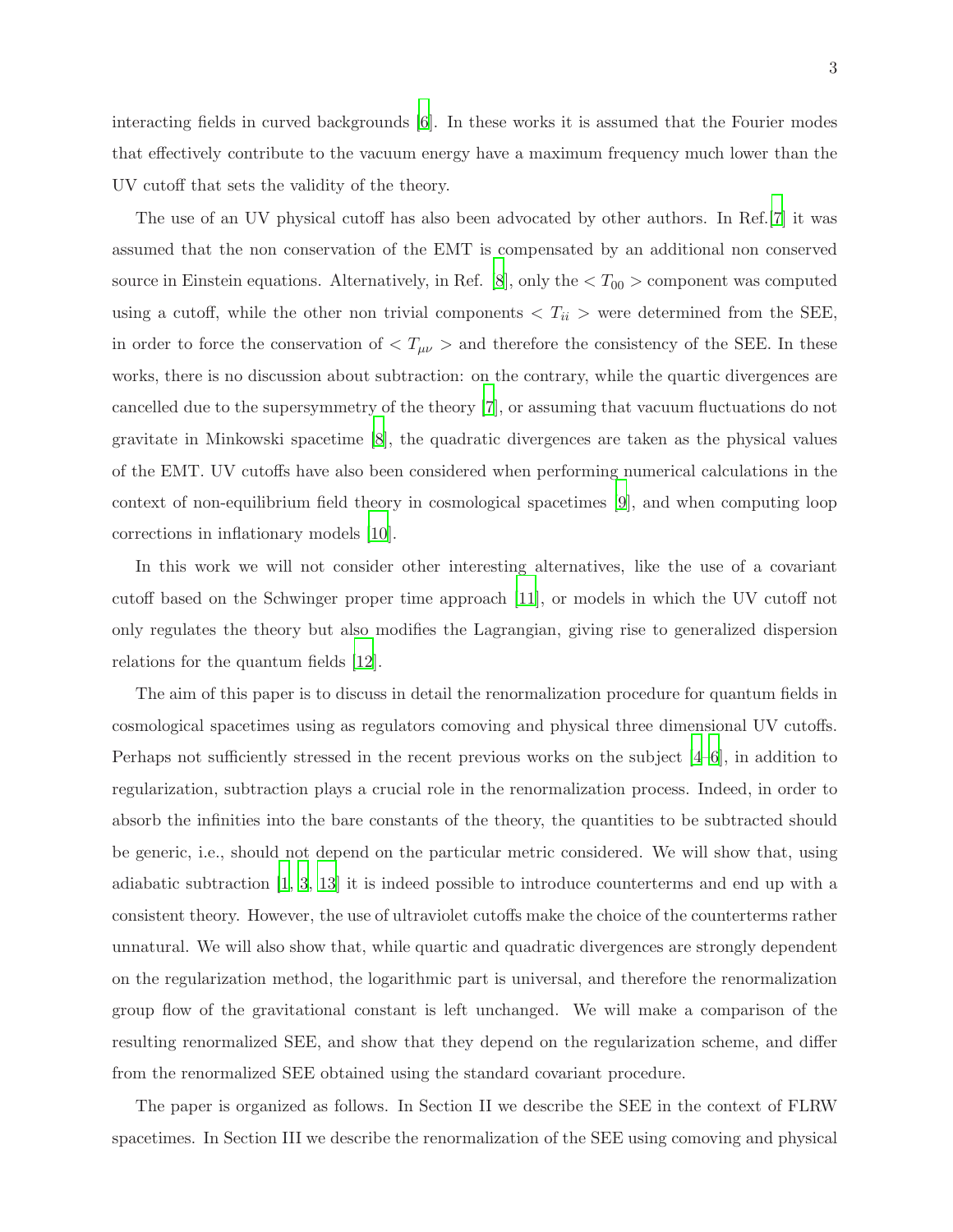cutoffs. We show that, for a comoving cutoff, it is necessary to introduce bare conserved fluids in order to absorb the divergences of the quantum EMT. For a physical cutoff, the divergences are a combination of non conserved tensors, and therefore it is necessary to include non covariant terms into the SEE to renormalize them. We discuss in detail the relation with the usual renormalization approach, and make some comments related with the cosmological constant problem. In Section IV we consider a  $\lambda \phi^4$  theory, and discuss the renormalization of the equation for the mean value of the field, once more using non covariant methods. Section V contains the conclusions of our work.

## II. SEE IN FLRW SPACETIMES

In a curved spacetime with a classical background metric  $g_{\mu\nu}$ , the SEE read

<span id="page-3-1"></span>
$$
\frac{1}{8\pi G_B}G_{\mu\nu} + \Lambda_B g_{\mu\nu} + \alpha_{1B}H_{\mu\nu}^{(1)} + \alpha_{2B}H_{\mu\nu}^{(2)} + \alpha_{3B}H_{\mu\nu} = \langle T_{\mu\nu} \rangle + T_{B\mu\nu}^f, \tag{1}
$$

where  $G_{\mu\nu}$  is the Einstein tensor,  $H_{\mu\nu}^{(1,2)}$  and  $H_{\mu\nu}$  are tensors that come from the variation of quadratic terms in the curvature in the gravitational action  $(R^2, R_{\mu\nu}R^{\mu\nu})$  and  $R_{\mu\nu\rho\sigma}R^{\mu\nu\rho\sigma}$ , respectively),  $\langle T_{\mu\nu} \rangle$  is the expectation value of the EMT of the quantum fields, and  $T_{B\mu\nu}^f$  is the EMT of a perfect fluid, that will be needed to renormalize the theory. The subindex B indicates that the corresponding gravitational constants, even those contained in  $T_{B\mu\nu}^f$ , are the bare ones.

The expectation value  $\langle T_{\mu\nu} \rangle$  has UV divergences, that should be absorbed into the bare constants of the theory. In order to make this point explicit, we assume that  $\langle T_{\mu\nu} \rangle$  is regularized in some way, and define its renormalized value as

<span id="page-3-0"></span>
$$
\langle T_{\mu\nu} \rangle = \langle T_{\mu\nu} \rangle - \langle T_{\mu\nu} \rangle_{sub} + \langle T_{\mu\nu} \rangle_{sub} \equiv \langle T_{\mu\nu} \rangle_{ren} + \langle T_{\mu\nu} \rangle_{sub} , \tag{2}
$$

where we have subtracted an appropriate tensor  $\langle T_{\mu\nu} \rangle_{sub}$  that cancels the divergences of  $\langle T_{\mu\nu} \rangle$ . Inserting  $Eq.(2)$  $Eq.(2)$  into  $Eq.(1)$  $Eq.(1)$  we obtain

$$
\frac{1}{8\pi G_B}G_{\mu\nu} + \Lambda_B g_{\mu\nu} + \alpha_{1B}H_{\mu\nu}^{(1)} + \alpha_{2B}H_{\mu\nu}^{(2)} + \alpha_{3B}H_{\mu\nu} = \langle T_{\mu\nu}\rangle_{ren} + \langle T_{\mu\nu}\rangle_{sub} + T_{B\mu\nu}^f, \qquad (3)
$$

and, after absorbing the divergences of  $\langle T_{\mu\nu} \rangle_{sub}$  into the bare gravitational constants

<span id="page-3-2"></span>
$$
\frac{1}{8\pi G_R}G_{\mu\nu} + \Lambda_R g_{\mu\nu} + \alpha_{1R}H_{\mu\nu}^{(1)} + \alpha_{2R}H_{\mu\nu}^{(2)} + \alpha_{3R}H_{\mu\nu} = \langle T_{\mu\nu}\rangle_{ren} + \Delta\langle T_{\mu\nu}\rangle + T_{R\mu\nu}^f. \tag{4}
$$

It is important to stress that one should include in the theory all the bare terms that are necessary to absorb the infinities of  $\langle T_{\mu\nu} \rangle_{sub}$ . Moreover, depending on the choice of  $\langle T_{\mu\nu} \rangle_{sub}$  and of the regulator, it may happen that only a part of  $\langle T_{\mu\nu} \rangle_{sub}$  is absorbed into the bare terms. The remaining part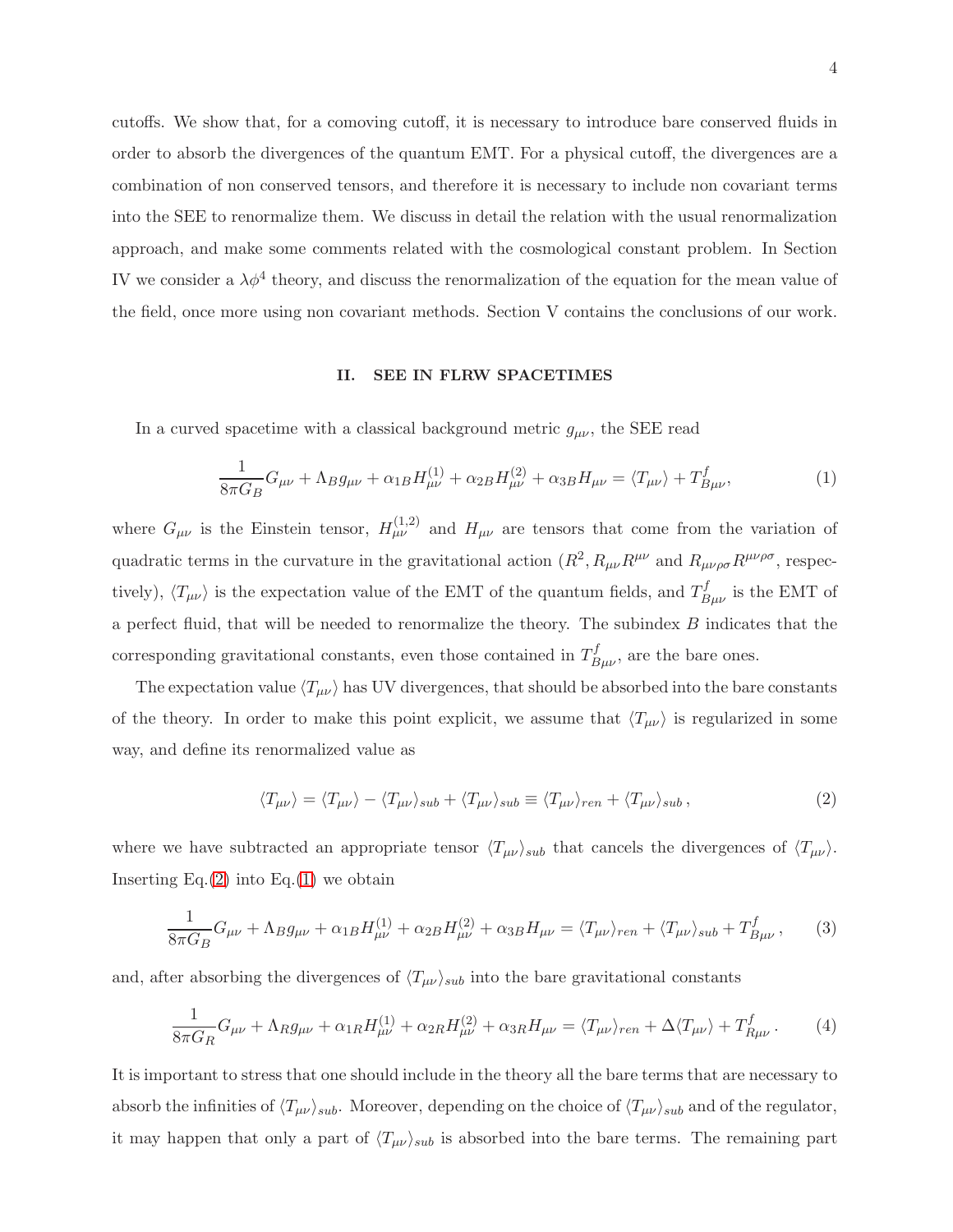would give an additional contribution to the right hand side of the SEE, that we denoted by  $\Delta\langle T_{\mu\nu} \rangle$ in Eq. $(4)$ .

In the rest of the paper we will consider spatially flat FLRW background metrics,

$$
ds^{2} = a(\tau)^{2}(d\tau^{2} - d\bar{x}^{2})
$$
\n(5)

where  $\tau$  is the conformal time. For these metrics, and in four spacetime dimensions, the tensors  $H^{(1,2)}_{\mu\nu}$  and  $H_{\mu\nu}$  are linearly dependent, and can be written in terms of  $H^{(1)}_{\mu\nu}$  [\[1](#page-17-0)]. Therefore, we will set  $\alpha_2 = \alpha_3 = 0$  and denote  $\alpha_1 \equiv \alpha$ . We stress that this is true only in four dimensions. Explicit expressions of the geometric tensors in FLRW metrics are presented in the Appendix.

The EMT of a classical fluid has energy density and pressure given by

$$
\rho = T_{00}^f / a^2 \qquad p = T_{ii}^f / a^2 \,, \tag{6}
$$

and the conservation equation reads

$$
\rho' + 3\frac{a'}{a}(p+\rho) = 0\tag{7}
$$

where a prime denotes derivative with respect to  $\tau$ .

We will consider a free scalar field with classical action given by

$$
S_{matter} = \int d^4x \sqrt{-g} \left( \frac{1}{2} \phi_{,\mu} \phi^{,\mu} - \frac{1}{2} (m^2 + \xi R) \phi^2 \right), \tag{8}
$$

so the field equation reads

$$
(\Box + m^2 + \xi R)\phi = 0, \qquad (9)
$$

where  $\xi$  is the coupling to the Ricci scalar curvature. Defining  $\phi = \chi/a$ , the Fourier modes of the field satisfy

<span id="page-4-0"></span>
$$
\chi_k'' + \left[\omega_k^2 + \left(\xi - \frac{1}{6}\right)a^2 R\right] \chi_k = 0, \qquad (10)
$$

where  $\omega_k^2 = k^2 + m^2 a^2$ .

The EMT is given by [\[1](#page-17-0)]

$$
T_{\mu\nu} = (1 - 2\xi)\partial_{\mu}\phi\partial_{\nu}\phi + \left(2\xi - \frac{1}{2}\right)g_{\mu\nu}\partial^{\mu}\phi\partial_{\mu}\phi - 2\xi\phi\nabla\partial_{\nu}\phi
$$

$$
+ 2\xi g_{\mu\nu}\phi\Box\phi - \xi G_{\mu\nu}\phi^2 + \frac{1}{2}m^2 g_{\mu\nu}\phi^2.
$$
(11)

The vacuum expectation value of the energy-momentum tensor can be written in terms of the Fourier modes of the field  $\chi_k$ . Taking into account the symmetries of the metric and vacuum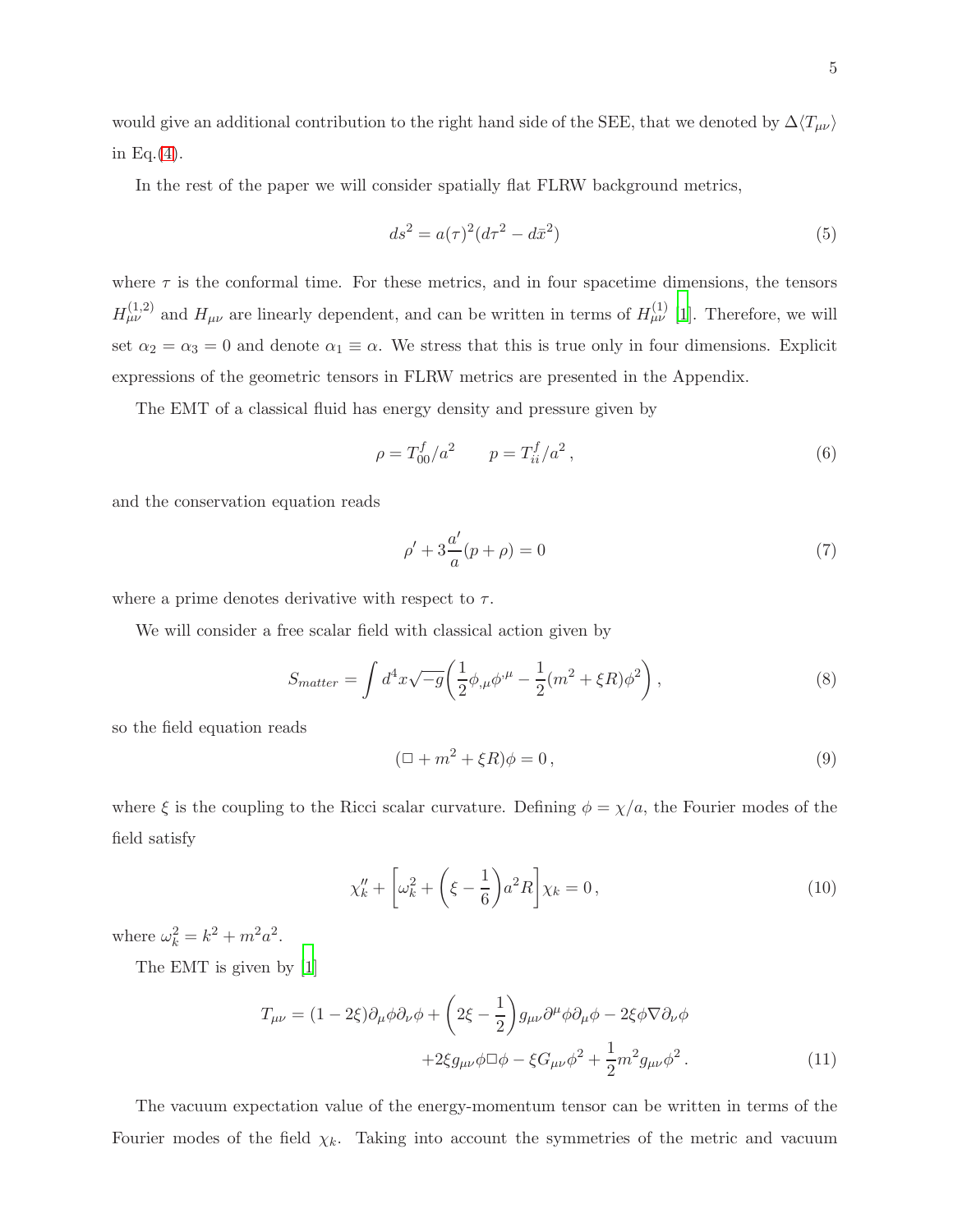state, the non-vanishing components are  $\langle T_{00} \rangle$  and  $\langle T_{11} \rangle = \langle T_{22} \rangle = \langle T_{33} \rangle \equiv \langle T_{ii} \rangle$ . Therefore  $\langle T_{ii} \rangle = \frac{1}{3} (\langle T_{00} \rangle - a^2 \langle T_{\alpha}^{\alpha} \rangle)$ . The explicit expressions are [\[13\]](#page-18-8)

<span id="page-5-0"></span>
$$
\langle T_{00} \rangle = \frac{1}{4\pi^2 a^2} \int dk \, k^2 \Big[ |\chi'_k|^2 + \omega_k^2 |\chi_k|^2 + \left( \xi - \frac{1}{6} \right) \Big( 3D(\chi_k \chi_k^{*'} + \chi_k^* \chi'_k) - \frac{3}{2} D^2 \chi_k^2 \Big) \Big]
$$
  
\n
$$
\equiv \int dk \, \tilde{T}_{00}(k, \tau),
$$
  
\n
$$
\langle T_{\alpha}^{\alpha} \rangle = \frac{1}{2\pi^2 a^4} \int dk \, k^2 \Big[ a^2 m^2 |\chi_k|^2 + 6 \Big( \xi - \frac{1}{6} \Big) \Big( |\chi'_k|^2 - \frac{a'}{a} (\chi_k \chi_k^{*'} + \chi_k^* \chi'_k) - \omega_k^2 |\chi_k|^2
$$
  
\n
$$
- \Big( \frac{a''}{a} - \frac{a'^2}{a^2} \Big) |\chi_k|^2 - 3 \Big( \xi - \frac{1}{6} \Big) \Big( D' + \frac{1}{2} D^2 \Big) |\chi_k|^2 \Big) \Big] \equiv \int dk \, \tilde{T}_{\alpha}^{\alpha}(k, \tau), \tag{12}
$$

where  $D = 2a'/a$ . The equations above have UV divergences coming from the high k behavior of the Fourier modes. In order to isolate the divergences, it is useful to consider the adiabatic approximation to the modes. Writing

<span id="page-5-2"></span>
$$
\chi_k(\tau) = \frac{1}{\sqrt{2W_k(\tau)}} \exp\left(-i \int^{\tau} W_k(\eta) d\eta\right),\tag{13}
$$

 $Eq.(10)$  $Eq.(10)$  is equivalent to the nonlinear equation

<span id="page-5-3"></span>
$$
W_k^2 = \omega_k^2 - \frac{1}{2} \left( \frac{W_k''}{W_k} - \frac{3}{2} \frac{W_k'^2}{W_k^2} \right). \tag{14}
$$

In the large k limit, this equation can be solved iteratively using the number of derivatives of the scale factor as a small parameter. Doing this, and inserting the solution into  $Eq.(12)$  $Eq.(12)$ , one obtains the adiabatic approximation to the EMT,  $\langle T_{\mu\nu} \rangle_{ad}$ , that can be written as the sum of its divergent and convergent parts [\[13\]](#page-18-8)

<span id="page-5-4"></span>
$$
\langle T_{\mu\nu} \rangle_{ad} = \langle T_{\mu\nu} \rangle_{ad}^{div} + \langle T_{\mu\nu} \rangle_{ad}^{con} , \qquad (15)
$$

where

<span id="page-5-1"></span>
$$
\langle T_{00} \rangle_{ad}^{div} = \frac{1}{8\pi^2 a^2} \int dk \ k^2 \left[ 2\omega_k - \frac{3}{2} D^2 \left( \xi - \frac{1}{6} \right) \left( \frac{1}{\omega_k} + \frac{m^2 a^2}{\omega_k^3} \right) \right. \\
\left. - \frac{\left( \xi - \frac{1}{6} \right)^2}{16\omega_k^3} (72D''D - 36D'^2 - 27D^4) \right] \\
\langle T_{\alpha}^{\alpha} \rangle_{ad}^{div} = \frac{1}{4\pi^2 a^4} \int dk \ k^2 \left[ \frac{a^2 m^2}{\omega_k} - \left( \xi - \frac{1}{6} \right) \left( \frac{3D'}{\omega} + \frac{a^2 m^2}{\omega^3} \left( 3D' + \frac{3}{4} D^2 \right) \right) \right. \\
\left. - \frac{\left( \xi - \frac{1}{6} \right)^2}{4\omega_k^3} (18D''' - 27D'D^2) \right].\n\tag{16}
$$

The explicit expressions for the convergent parts are written in the Appendix. Defining the adiabatic order as the number of derivatives of the scale factor, by power counting it is easy to see that the zeroth adiabatic order diverges quartically, the second adiabatic order quadratically, and the fourth adiabatic order logarithmically. Higher adiabatic orders are finite. From these equations we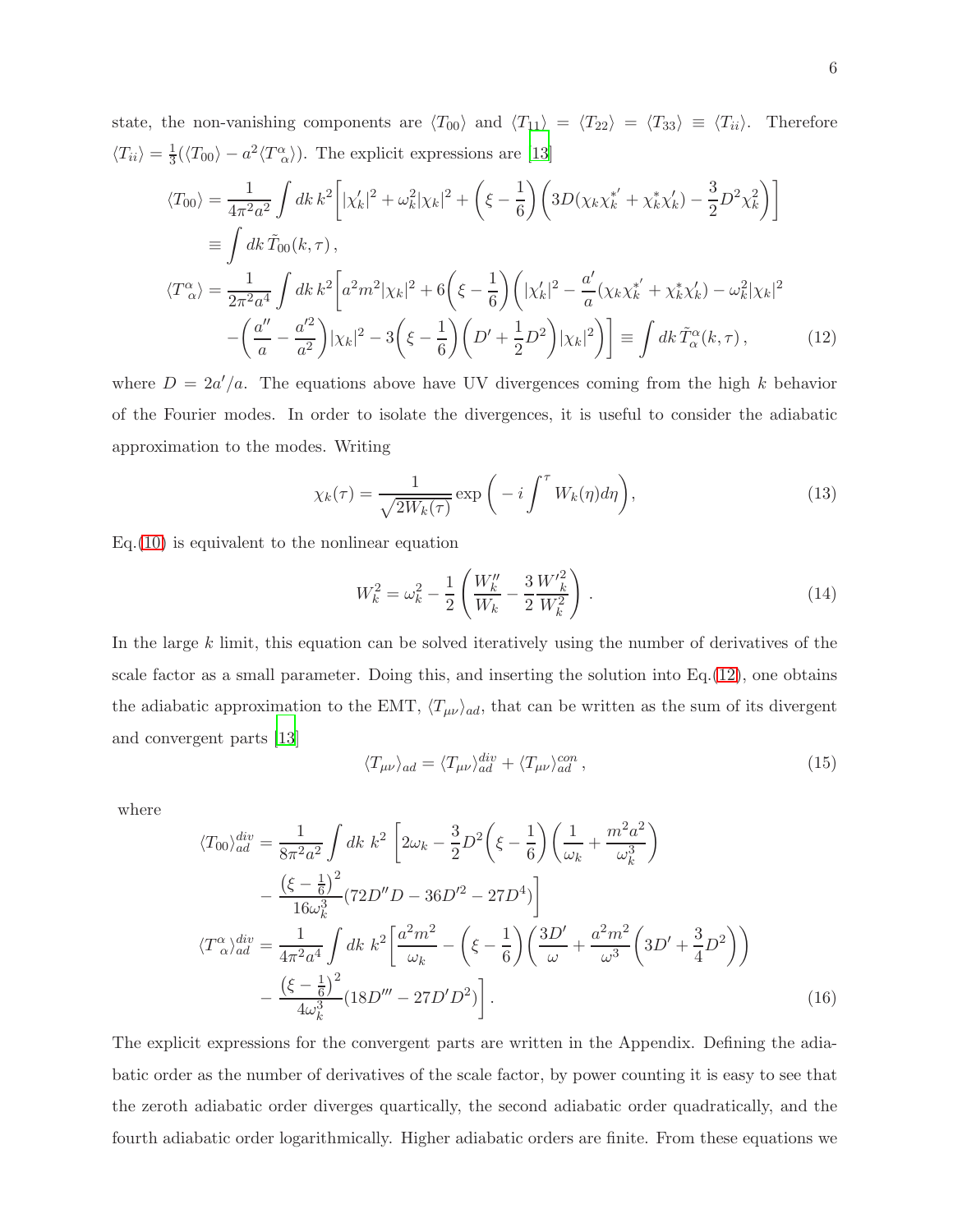see that the adiabatic expansion is a powerful tool to isolate the divergences, whatever the regularization used. Moreover, as  $\langle T_{\mu\nu} \rangle_{ad}$  can be written for any geometry in terms of time derivatives of the scale factor, it is the natural candidate for  $\langle T_{\mu\nu} \rangle_{sub}$ .

# III. CUTOFF REGULARIZATION OF THE SEE

A usual covariant approach to renormalize the theory in FLRW metrics is to combine dimensional regularization with adiabatic subtraction. Indeed, performing all calculations in an arbitrary number of dimensions n, one can show that the divergences in  $\langle T_{\mu\nu} \rangle_{ad}$  are all proportional to the geometric tensors  $g_{\mu\nu}$ ,  $G_{\mu\nu}$ ,  $H_{\mu\nu}$  and  $H_{\mu\nu}^{(1,2)}$ . Therefore they can be absorbed into the gravitational constants  $\Lambda_B$ ,  $G_B$ , and  $\alpha_{iB}$ . A subtle point in the renormalization process is that the fourth adiabatic order contains divergences that, as long as  $n \neq 4$ , are proportional to geometric tensors and diverge as  $1/(n-4)$ , renormalizing the coupling constants  $\alpha_{B1,2}$ . However, in the limit  $n \to 4$  they become finite terms that modify  $\langle T_{\mu\nu} \rangle_{ren}$ , giving rise to the well known trace anomaly [\[1](#page-17-0)].

In this section we will explore the consequences of regularizing the theory imposing UV cutoffs in the momentum integrals. Our guiding principle will be that the divergences in  $\langle T_{\mu\nu} \rangle_{sub}$ should be absorbed into appropriate bare terms in the SEE, and this implies that the subtraction should involve the adiabatic EMT up to the fourth adiabatic order. The last point needs further clarification. Using an UV cutoff, the renormalized EMT will be of the form

<span id="page-6-0"></span>
$$
\langle T_{\mu\nu}\rangle_{ren} = \int_0^{k_{UV}} dk \,\tilde{T}_{\mu\nu}(k,\tau) - \int_0^{k_{UV}} dk \,\tilde{T}_{\mu\nu}^{sub}(k,\tau) = \int_0^\infty dk \,(\tilde{T}_{\mu\nu}(k,\tau) - \tilde{T}_{\mu\nu}^{sub}(k,\tau)),\tag{17}
$$

where we made the reasonable assumption that  $\langle T_{\mu\nu} \rangle_{sub}$  can be written as an integral over the momentum. The subtraction should cancel the UV divergences, and, at the same time, should be written in terms of the scale factor and its derivatives. The last property is crucial in order to absorb the divergences into bare constants of the theory.

Note that when the subtraction is performed mode by mode, as in the last equality in Eq. $(17)$ , it is possible to take the limit  $k_{UV} \rightarrow \infty$ .

As in the high k regime the modes of the field are well described by the WKB solutions to Eq.[\(10\)](#page-4-0), the adiabatic modes will cancel the divergences. Therefore, the divergences of  $\tilde{T}_{\mu\nu}$  will be cancelled by  $\tilde{T}^{ad}_{\mu\nu}$ , or at least by its divergent part. Moreover, in the adiabatic approximation the EMT becomes a local function of the scale factor and its derivatives, and this will allow for a redefinition of bare constants to cancel the divergences.

A simpler procedure would be to subtract the contribution of the modes with  $k_{max} < k < k_{UV}$ ,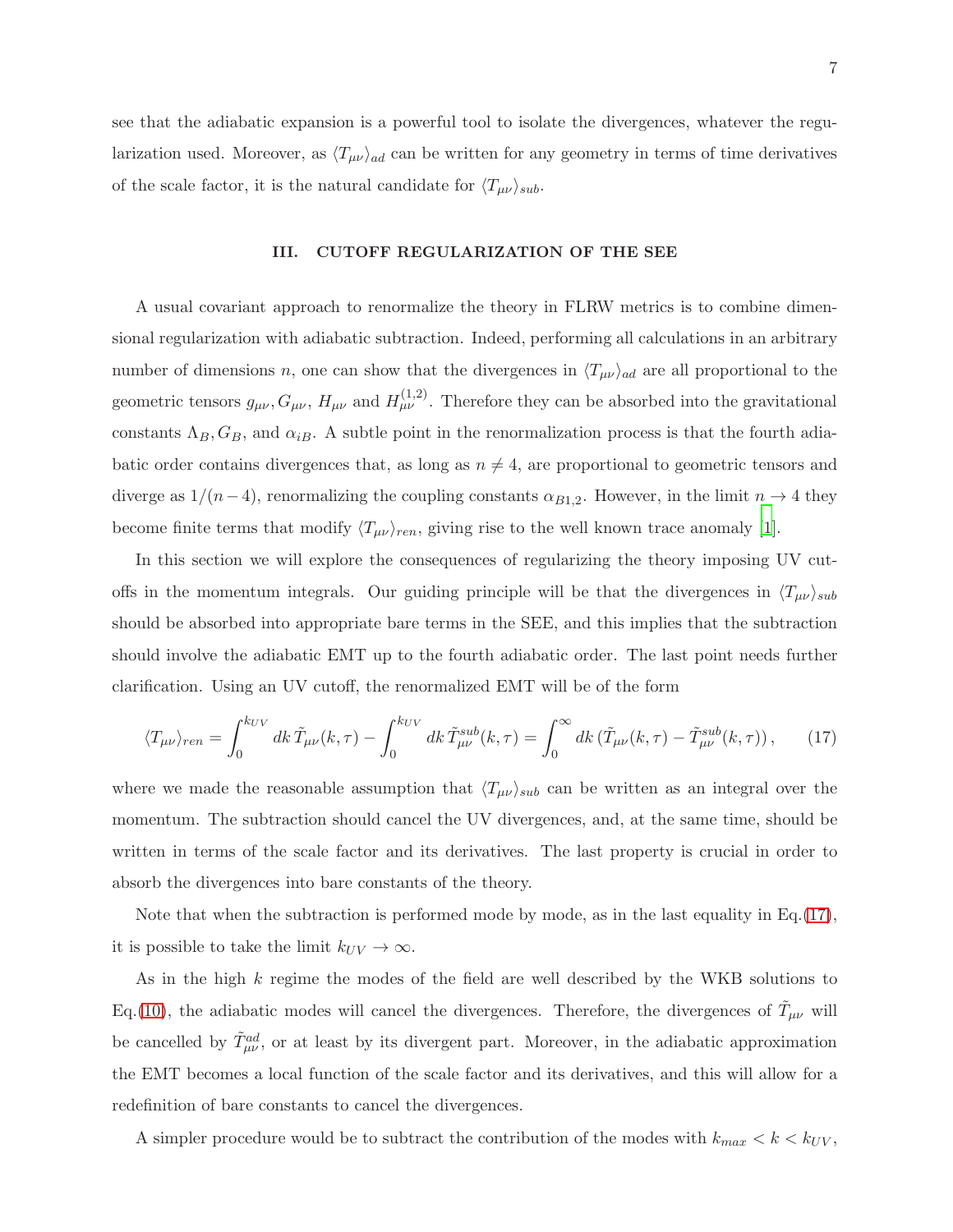as proposed in Ref.[\[5](#page-18-0)]. In this case, the renormalized energy-momentum tensor would be

$$
\langle T_{\mu\nu}\rangle_{ren} = \int_0^{k_{max}} dk \ \tilde{T}_{\mu\nu}(k,\tau). \tag{18}
$$

While this is obviously a finite quantity, the divergent part should be computed for each metric in terms of the modes that solve Eq.[\(10\)](#page-4-0), and the result would not be a local function of the metric and its derivatives. Therefore, the divergences could not be absorbed into bare constants of the theory.

### A. Comoving Cutoff

We will first consider a comoving cutoff  $(k_{UV} = \Lambda_c)$ . After evaluating explicitly the integrals in

<span id="page-7-0"></span>Eq.(16) we obtain  
\n
$$
\langle T_{00} \rangle_{ad}^{div} = \frac{\Lambda_c^4}{16\pi^2 a^2} + \frac{\Lambda_c^2 m^2}{16\pi^2} - g_{00} \frac{m^4}{32\pi^2} \log[\Lambda_c/m]
$$
\n
$$
- \frac{3\Lambda_c^2}{8\pi^2 a^2} \left( \xi - \frac{1}{6} \right) \frac{a'^2}{a^2} + \frac{m^2(\xi - \frac{1}{6})}{8\pi^2} G_{00} \log[\Lambda_c/m]
$$
\n
$$
+ \frac{\left( \xi - \frac{1}{6} \right)^2}{16\pi^2} H_{00}^{(1)} \log[\Lambda_c/m]
$$
\n
$$
\langle T_{ii} \rangle_{ad}^{div} = \frac{1}{3} \frac{\Lambda_c^4}{16\pi^2 a^2} - \frac{1}{3} \frac{\Lambda_c^2 m^2}{16\pi^2} - g_{ii} \frac{m^4}{32\pi^2} \log[\Lambda_c/m]
$$

$$
q_{ii}/\widetilde{ad} = \frac{1}{3} \frac{16\pi^2 a^2}{16\pi^2 a^2} - \frac{1}{3} \frac{16\pi^2}{16\pi^2} - 9ii \frac{32\pi^2}{32\pi^2} \log[\Lambda_c/m]
$$
  
+  $\frac{\Lambda_c^2}{8\pi^2 a^2} \left(\xi - \frac{1}{6}\right) \left(2\frac{a''}{a} - 3\frac{a'^2}{a^2}\right) + \frac{m^2(\xi - \frac{1}{6})}{8\pi^2} G_{ii} \log[\Lambda_c/m]$   
+  $\frac{(\xi - \frac{1}{6})^2}{16\pi^2} H_{ii}^{(1)} \log[\Lambda_c/m]$ , (19)

where we omitted finite terms.

One can readily check that the adiabatic EMT is a linear combination of conserved tensors, each one with a different dependence on  $\Lambda_c$  and m. For instance, the zeroth adiabatic order corresponds to the sum of three fluids: a radiation fluid  $(p = \rho/3)$  proportional to  $\Lambda_c^4$ , a fluid with equation of state  $p = -\rho/3$  proportional to  $m^2\Lambda_c^2$ , and a cosmological constant  $(p = -\rho)$  with a logarithmic divergence. The quadratic divergence of the second adiabatic order corresponds to a fluid with energy density proportional to  $a'^2/a^6$ . The logarithmic divergences of all adiabatic orders are proportional to geometric tensors.

The main points of this calculation are that the introduction of a comoving UV cutoff does not spoil the conservation of the EMT, and that it requires the introduction of non-standard bare fluids into the SEE in order to absorb the divergences. In what follows will compute explicitly the counterterms needed to renormalize the theory. The SEE with the appropriate bare fluid read

$$
\frac{1}{8\pi G_B} \left(\frac{a'^2}{a^2}\right) + \Lambda_B g_{00} + \alpha_B H_{00}^{(1)} + \beta_B \frac{1}{a^2} + \gamma_B - \delta_B 3 \frac{a'^2}{a^4} = \langle T_{00} \rangle_{ren} + \langle T_{00} \rangle_{ad} \tag{20}
$$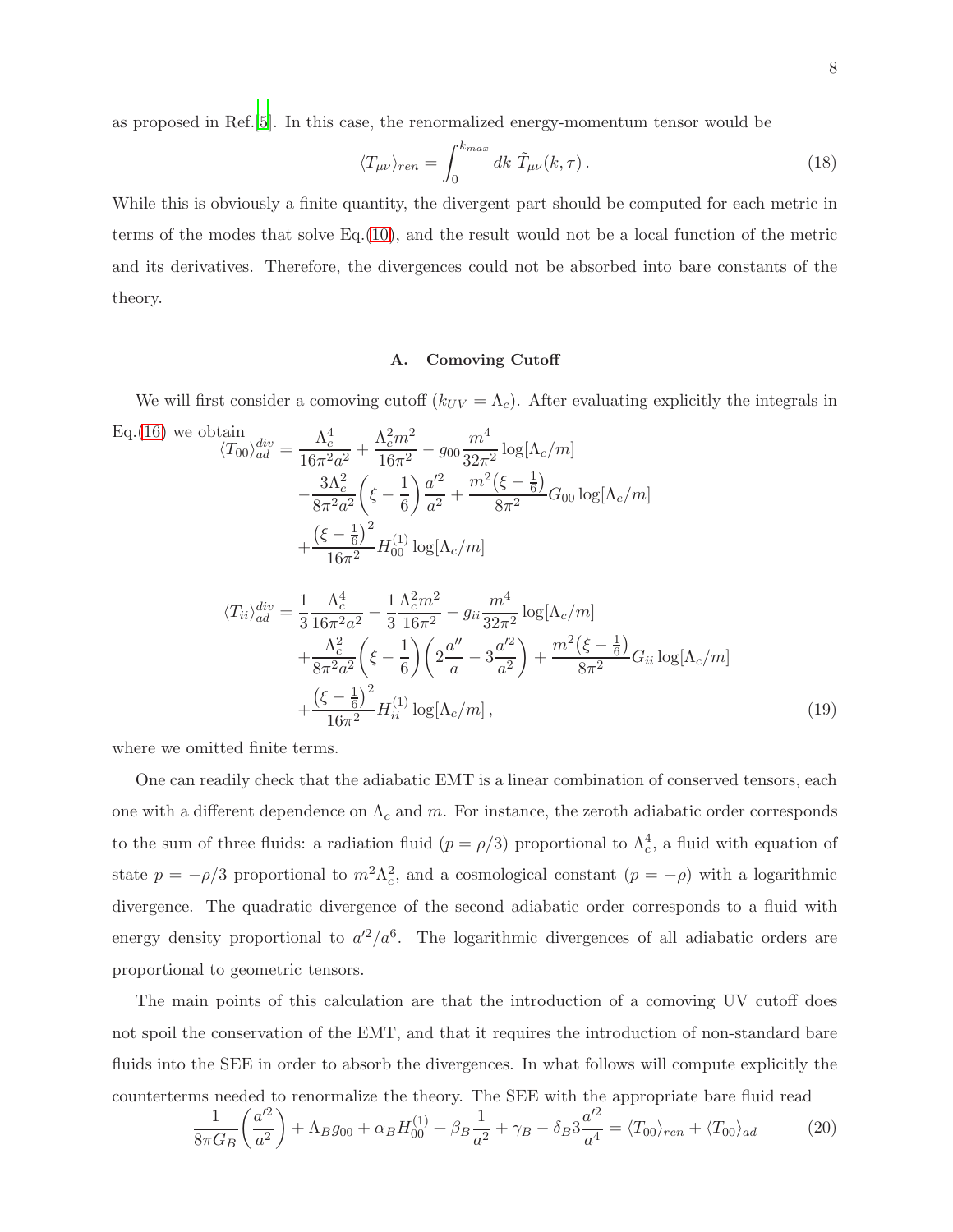$$
\frac{1}{8\pi G_B} \left( 2\frac{a''}{a} - \frac{a'^2}{a^2} \right) + \Lambda_B g_{ii} + \alpha_B H_{ii}^{(1)} + \frac{\beta_B}{3} \frac{1}{a^2} - \frac{1}{3} \gamma_B + \delta_B \left( 2\frac{a''}{a^3} - 3\frac{a'^2}{a^4} \right) = \langle T_{ii} \rangle_{ren} + \langle T_{ii} \rangle_{ad} \tag{21}
$$

As anticipated, we introduced three new bare constants in the theory. The relations between bare and renormalized constants read, using minimal subtraction

$$
\Lambda_{ren} = \Lambda_B - \frac{m^4}{32\pi^2} \log[\Lambda_c/m]
$$
  
\n
$$
\frac{1}{G_{ren}} = \frac{1}{G_B} - \frac{m^2(\xi - \frac{1}{6})}{\pi} \log[\Lambda_c/m]
$$
  
\n
$$
\alpha_{ren} = \alpha_B - \frac{(\xi - \frac{1}{6})^2}{16\pi^2} \log[\Lambda_c/m]
$$
  
\n
$$
\beta_{ren} = \beta_B - \frac{\Lambda_c^4}{16\pi^2}
$$
  
\n
$$
\gamma_{ren} = \gamma_B - \frac{m^2\Lambda_c^2}{16\pi^2}
$$
  
\n
$$
\delta_{ren} = \delta_B - \frac{\Lambda_c^2(\xi - \frac{1}{6})}{8\pi^2}.
$$
\n(22)

The SEE without additional classical fluids can be obtained by setting  $\beta_{ren} = 0, \gamma_{ren} = 0$  and  $\delta_{ren} = 0.$ 

### B. Physical Cutoff

Instead of using a comoving cutoff, one could alternatively use a physical cutoff  $k_{UV} = a(\tau) \Lambda_{UV}$ , where  $\Lambda_{UV}$  is constant. The additional time dependence in the cutoff will compromise the conservation of the adiabatic EMT, and therefore the renormalization of the SEE will involve non covariant counterterms.

The divergent part of the adiabatic EMT is given by Eq.[\(19\)](#page-7-0) with the replacement  $\Lambda_c \to a\Lambda_{UV}$ 

<span id="page-8-0"></span>
$$
\langle T_{00}\rangle_{ad} = \left[\frac{\Lambda_{UV}^4}{16\pi^2} + \frac{\Lambda_{UV}^2 m^2}{16\pi^2} - \frac{m^4}{32\pi^2} \log[\Lambda_{UV}/m]\right]g_{00} \n+ \left[\frac{\Lambda_{UV}^2}{8\pi^2} \left(\xi - \frac{1}{6}\right) + \frac{m^2(\xi - \frac{1}{6})}{8\pi^2} \log[\Lambda_{UV}/m]\right]G_{00} \n+ \frac{(\xi - \frac{1}{6})^2}{16\pi^2} H_{00}^{(1)} \log[\Lambda_{UV}/m] \n\langle T_{ii}\rangle_{ad} = \left[-\frac{1}{3} \frac{\Lambda_{UV}^4}{16\pi^2} + \frac{1}{3} \frac{\Lambda_{UV}^2 m^2}{16\pi^2} - \frac{m^4}{32\pi^2} \log[\Lambda_{UV}/m]\right]g_{ii} \n+ \left[\frac{\Lambda_{UV}^2}{8\pi^2} \left(\xi - \frac{1}{6}\right) + \frac{m^2(\xi - \frac{1}{6})}{8\pi^2} \log[\Lambda_{UV}/m]\right]G_{ii} - \frac{\Lambda_{UV}^2}{4\pi^2} \left(\xi - \frac{1}{6}\right) \frac{a'^2}{a^2} \n+ \frac{(\xi - \frac{1}{6})^2}{16\pi^2} H_{ii}^{(1)} \log[\Lambda_{UV}/m],
$$
\n(23)

where again we omitted finite terms.

The above equations clearly show the non-conservation of the adiabatic EMT. The quartic divergence corresponds to a fluid with  $p = 1/3\rho = constant$ , which is not conserved. The same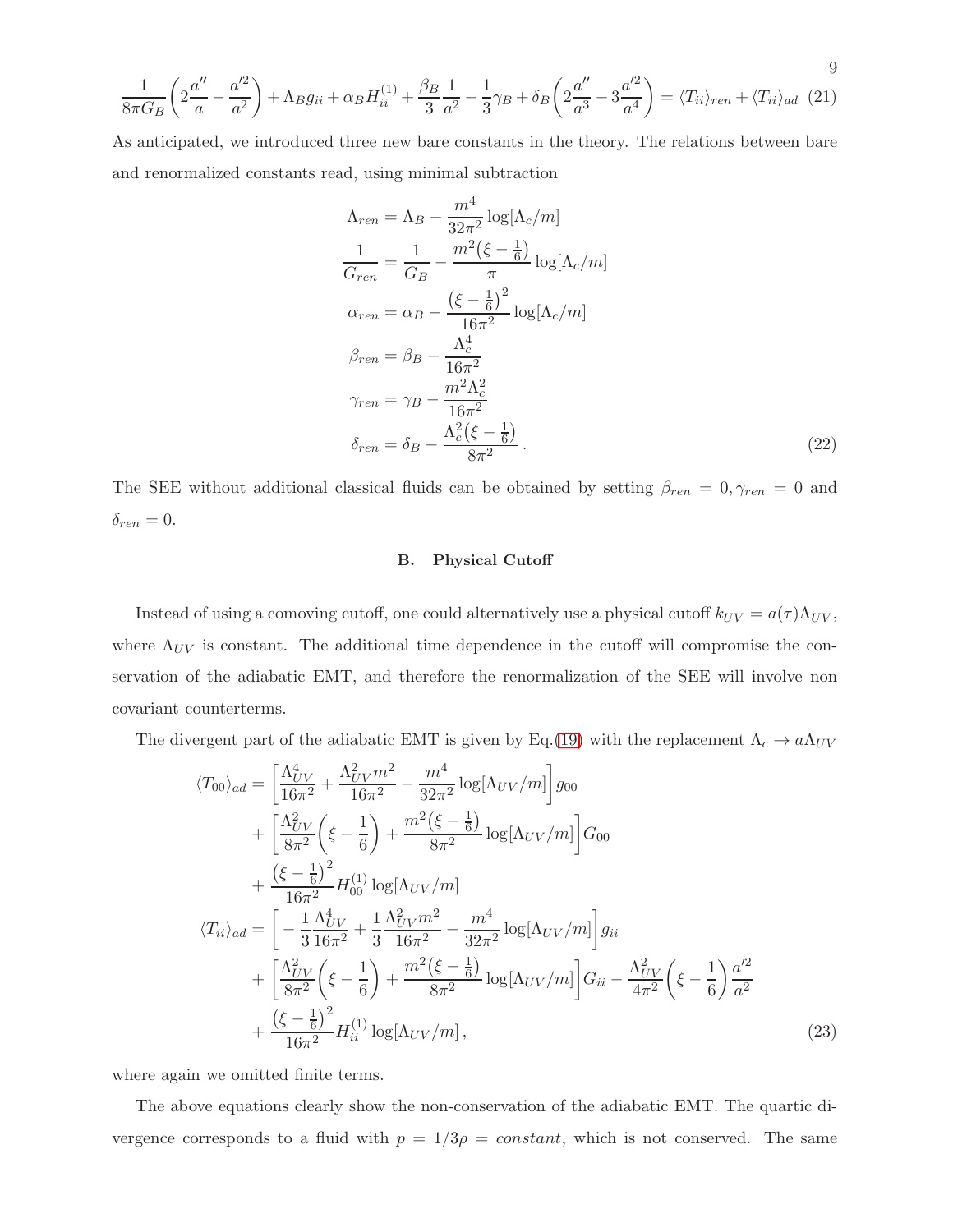happens with the quadratic divergences of adiabatic orders zero and two. For example, the divergences of adiabatic order two consist of a conserved term proportional to the Einstein tensor  $G_{\mu\nu}$ , plus a non conserved contribution proportional to  $\Lambda_{UV}\delta_{\mu i}a'^2/a^2$ . Note however that all logarithmic divergences are proportional to conserved geometric tensors.

In order to compute the counterterms, the SEE should be generalized introducing non-conserved bare terms (that can be thought as coming from the variation of non-covariant terms in the classical gravitational action  $[4]$ ). Thus, in the *ii*-semiclassical equation we split the Newton and cosmological constants in two different constants, as follows

<span id="page-9-0"></span>
$$
\frac{1}{8\pi G_B} \left(\frac{a'^2}{a^2}\right) + \Lambda_B g_{00} + \alpha_B H_{00}^{(1)} = \langle T_{00} \rangle_{ren} + \langle T_{00} \rangle_{ad} \tag{24}
$$

<span id="page-9-1"></span>
$$
\frac{1}{8\pi G_B} \left( 2\frac{a''}{a} - \frac{a'^2}{a^2} \right) + \frac{1}{8\pi \tilde{G}_B} \frac{a'^2}{a^2} + (\Lambda_B + \tilde{\Lambda}_B)g_{ii} + \alpha_B H_{ii}^{(1)} = \langle T_{ii} \rangle_{ren} + \langle T_{ii} \rangle_{ad} \tag{25}
$$

Inserting Eq. $(23)$  into Eqs. $(24)$  and  $(25)$  we obtain

$$
\Lambda_{ren} = \Lambda_B - \frac{\Lambda_{UV}^4}{16\pi^2} - \frac{m^2 \Lambda_{UV}}{16\pi^2} + \frac{m^4}{32\pi^2} \log[\Lambda_{UV}/m]
$$
  
\n
$$
\frac{1}{G_{ren}} = \frac{1}{G_B} - \frac{\Lambda_{UV}^2(\xi - \frac{1}{6})}{\pi} - \frac{m^2(\xi - \frac{1}{6})}{\pi} \log[\Lambda_{UV}/m]
$$
  
\n
$$
\alpha_{ren} = \alpha_B - \frac{(\xi - \frac{1}{6})^2}{16\pi^2} \log[\Lambda_{UV}/m]
$$
  
\n
$$
\tilde{\Lambda}_{ren} = \tilde{\Lambda}_B + \frac{4}{3} \frac{\Lambda_{UV}^4}{16\pi^2} + \frac{2}{3} \frac{m^2 \Lambda_{UV}^2}{16\pi^2}
$$
  
\n
$$
\frac{1}{\tilde{G}_{ren}} = \frac{1}{\tilde{G}_B} + \frac{\Lambda_{UV}^2(\xi - \frac{1}{6})}{4\pi^2}.
$$
\n(26)

The covariance of the SEE is restored by setting to zero the renormalized values of the extra constants  $1/\tilde{G}_{ren} = 0$  and  $\tilde{\Lambda}_{ren} = 0$ .

#### C. Comparison with covariant regularization

In the usual covariant approach (dimensional regularization plus adiabatic subtraction) one subtracts  $\langle T_{\mu\nu}\rangle_{sub} = \langle T_{\mu\nu}\rangle_{ad}$ , where the adiabatic EMT contains all divergent and finite terms up to the fourth adiabatic order. The calculations should be entirely performed in  $n$  dimensions from the beginning, and in this case it can be shown that both the finite and divergent terms of  $\langle T_{\mu\nu}\rangle_{ad}$ can be absorbed into the gravitational constants of the theory [\[14\]](#page-18-9). Moreover, when calculating  $\langle T_{\mu\nu} \rangle_{ren}$  as the difference of two divergent integrals, the regulator can be removed performing the subtraction mode by mode. One of the consequences of this procedure is the appearance of the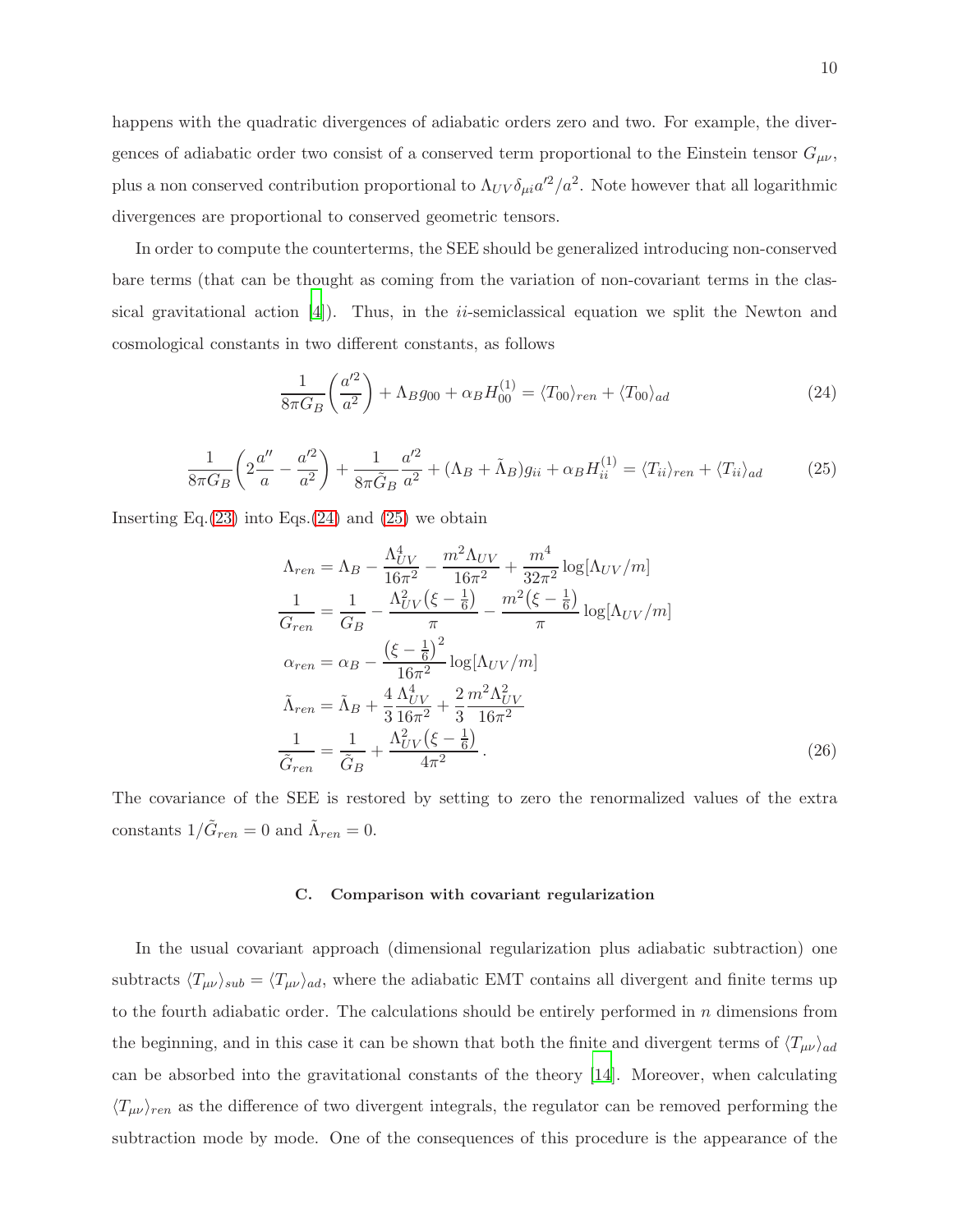trace anomaly, which is produced by the finite terms in  $\langle T_{\mu\nu} \rangle_{ad}$  subtracted from  $\langle T_{\mu\nu} \rangle$ . Indeed, the trace of the renormalized EMT reads, for  $m^2 = 0$  and  $\xi = 1/6$  [\[1](#page-17-0), [13\]](#page-18-8)

<span id="page-10-1"></span>
$$
\langle T^{\mu}_{\mu}\rangle_{ren} = \frac{1}{960\pi^2 a^4} (D''' - D'D^2) ,\qquad (27)
$$

while vanishes at the classical level.

The situation in the presence of UV cutoff has some subtle points that deserve clarification. Up to now, we have not specified whether we subtracted the full adiabatic EMT or only its divergent part. In order to make contact with the covariant renormalization, we will subtract the full adiabatic tensor [\[15\]](#page-18-10). In this case, as the cutoff can be removed in the expression of  $\langle T_{\mu\nu} \rangle_{ren}$ (see Eq.[\(17\)](#page-6-0)), all regularization methods, covariant or not, give the same answer for  $\langle T_{\mu\nu} \rangle_{ren}$ . This does not mean, however, that the SEE are all equivalent. Indeed, in the covariant approach, the complete  $\langle T_{\mu\nu}\rangle_{ad}$  is absorbed into the gravitational bare constants. Therefore,  $\langle T_{\mu\nu}\rangle_{ren}$  is the only quantum contribution to the SEE. When using UV cutoffs, only the divergent terms are cancelled by counterterms, and there are additional contributions coming from the finite parts of  $\langle T_{\mu\nu} \rangle_{ad}$ , that we denoted by  $\Delta \langle T_{\mu\nu} \rangle$  in Eq.[\(4\)](#page-3-2).

For a comoving cutoff we have

<span id="page-10-0"></span>
$$
\Delta \langle T_{00} \rangle = \frac{m^4 a^2}{128\pi^2} (1 + 4 \log(a/2)) - \frac{(\xi - \frac{1}{6})m^2}{16\pi^2} (3 + 2 \log(a/2)) G_{00}
$$
  
\n
$$
- \frac{(\xi - \frac{1}{6})^2}{16\pi^2} (1 + \log(a/2)) H_{00}^{(1)} - \frac{m^2}{288\pi^2} G_{00} - \frac{1}{15360\pi^2 a^2} D^4
$$
  
\n
$$
+ \frac{1}{17280\pi^2} H_{00}^{(1)} - \frac{(\xi - \frac{1}{6})}{288\pi^2} H_{00}^{(1)} + \frac{(\xi - \frac{1}{6})^2}{64\pi^2 a^2} (18D'D^2 + 9D^4)
$$
  
\n
$$
\Delta \langle T_{ii} \rangle = -\frac{m^4 a^2}{384\pi^2} (7 + 12 \log(a/2)) - \frac{m^2(\xi - \frac{1}{6})}{16\pi^2} (1 + 2 \log(a/2)) G_{ii}
$$
  
\n
$$
- \frac{(\xi - \frac{1}{6})^2}{16\pi^2} (1 + \log(a/2)) H_{ii}^{(1)} - \frac{m^2}{288\pi^2} G_{ii} - \frac{m^2(\xi - \frac{1}{6})}{8\pi^2} G_{ii}
$$
  
\n
$$
- \frac{m^2(\xi - \frac{1}{6})}{32\pi^2} D^2 + \frac{1}{5760\pi^2 a^2} (D'D^2 - \frac{1}{8} D^4) + \frac{1}{17280\pi^2} H_{ii}^{(1)}
$$
  
\n
$$
- \frac{(\xi - \frac{1}{6})}{288\pi^2} H_{ii}^{(1)} - \frac{(\xi - \frac{1}{6})^2}{192\pi^2 a^2} (72D''D + 54D'^2 + 54D'D^2 - \frac{45}{2} D^4).
$$
 (28)

We stress that to compute  $\Delta\langle T_{\mu\nu} \rangle$  one should take into account not only the convergent part of the adiabatic EMT (see Appendix), but also the finite terms coming from  $\langle T_{\mu\nu}\rangle_{ad}^{div}$ . One can check that  $\Delta\langle T_{\mu\nu}\rangle$  is a conserved tensor, and that the contributions proportional to log(a) are crucial for the conservation.

Unless the finite extra terms described in Eq. [\(28\)](#page-10-0) are artificially cancelled out by new counterterms, the resulting SEE differ from the usual ones, since the quantum effects are described by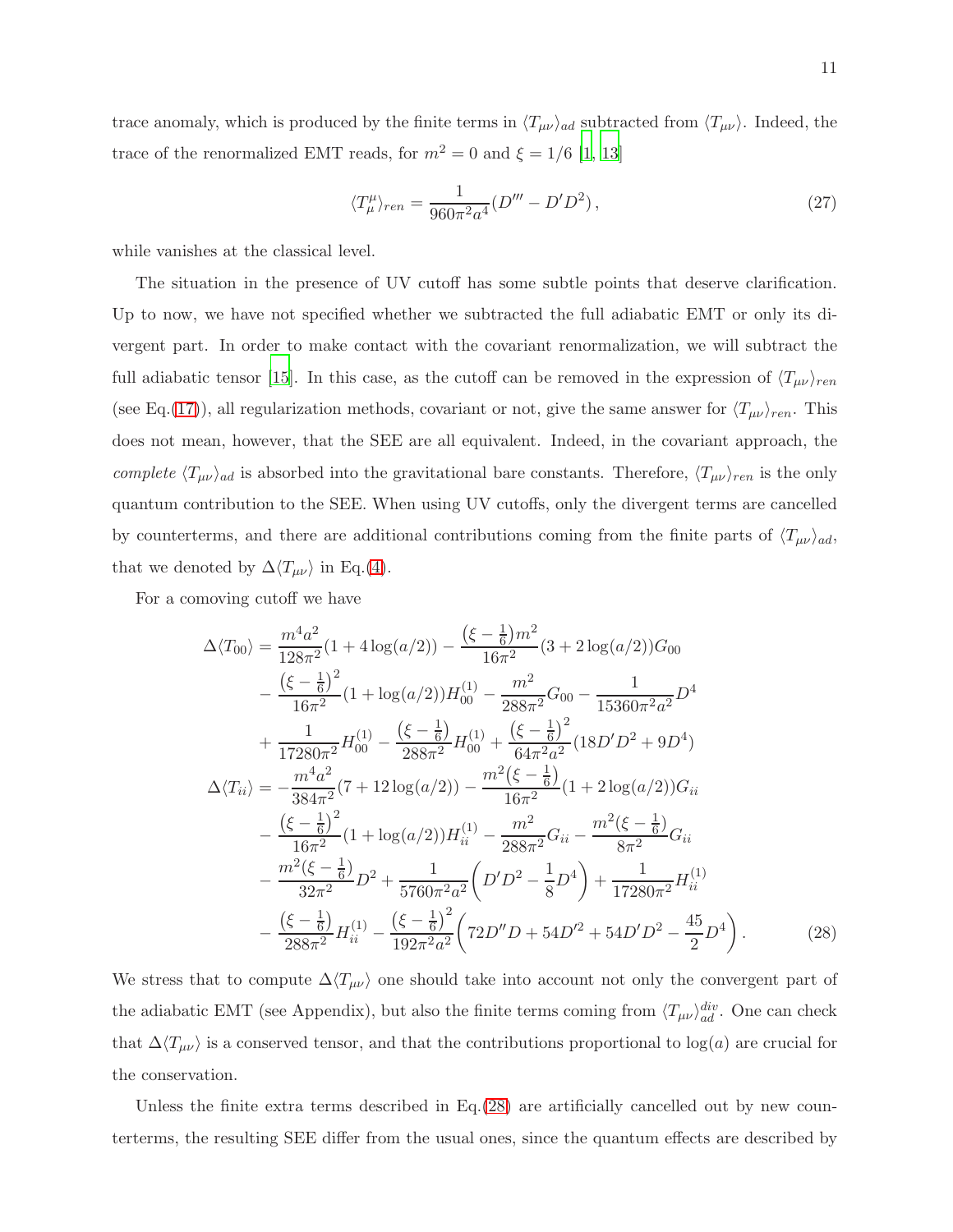the effective EMT  $T_{\mu\nu}^{(eff)} = \langle T_{\mu\nu} \rangle_{ren} + \Delta \langle T_{\mu\nu} \rangle$ . For example, in the conformal limit  $(m^2 = 0 \text{ and }$  $\xi = 1/6$ , this effective EMT is traceless. Indeed,  $\langle T_{\mu\nu} \rangle_{ren}$  has the anomalous trace Eq.[\(27\)](#page-10-1), which is exactly cancelled by  $\Delta \langle T^{\mu}_{\mu} \rangle$ . This can be readily checked by an explicit calculation, but it is to be expected because, while the full  $\langle T_{\mu\nu} \rangle_{ad}$  is absorbed into the bare constants when using a covariant regularization, this is not the case for an UV cutoff.

The analysis can be repeated using a physical cutoff. The expression for  $\Delta\langle T_{\mu\nu}\rangle$  would be still given by Eq.[\(28\)](#page-10-0), omitting all terms proportional to  $log(a)$ . Therefore, the effective energymomentum tensor would not conserved. For consistency of the SEE, the non conserved terms must be cancelled by additional finite counterterms. The remaining conserved terms read

$$
\Delta \langle T_{00} \rangle = -\frac{m^2}{288\pi^2} G_{00} + \frac{1}{17280\pi^2} H_{00}^{(1)} - \frac{(\xi - \frac{1}{6})}{288\pi^2} H_{00}^{(1)} - \frac{1}{15360\pi^2 a^2} D^4
$$
  
\n
$$
\Delta \langle T_{ii} \rangle = -\frac{m^2}{288\pi^2} G_{ii} + \frac{1}{17280\pi^2} H_{ii}^{(1)} - \frac{(\xi - \frac{1}{6})}{288\pi^2} H_{ii}^{(0)} + \frac{1}{5760\pi^2 a^2} \left( D'D^2 - \frac{1}{8} D^4 \right). \tag{29}
$$

Note that the additional counterterms should cancel all terms proportional to  $m^4$ ,  $m^2(\xi - 1/6)$  and  $(\xi - 1/6)^2$ , since they produce non conserved contributions to  $\Delta \langle T_{\mu\nu} \rangle$  [\[16](#page-18-11)]. Note also that while the terms proportional to  $G_{\mu\nu}$  and  $H_{\mu\nu}^{(1)}$  can be absorbed into a finite redefinition of the gravitational constants, the remaining contributions to  $\Delta\langle T_{\mu\nu}\rangle$  are nontrivial. The effective EMT for a physical cutoff does not have a trace anomaly and differs from the one computed using a comoving cutoff by local terms.

#### D. A comment on the cosmological constant problem

The zero point energy of the quantum fields gives an enormous contribution to the cosmological constant [\[2](#page-17-1)]. A naive estimation in Minkowski spacetime consists in considering the sum of the ground state energy of each mode of the field. The sum is performed with a three dimensional cutoff to be of the order of Planck mass. Taking this naive estimation as the value of the cosmological constant, it gives a disagreement of 122 orders of magnitude with respect to the observed value. However, as pointed out in Ref. [\[17](#page-18-12)], the three dimensional cutoff does not respect Lorentz invariance, and the problem is alleviated when considering dimensional regularization, since this regularization kills the power law divergences, and keep only the logarithmic ones. Moreover, with a three dimensional cutoff in Minkowski spacetime, the vacuum expectation value of the EMT does not correspond to a cosmological constant but to that of a radiation fluid.

The results presented in this section show similar characteristics, generalized to curved spacetimes. When using a comoving cutoff, the renormalization of the cosmological constant involves only a logarithmic divergence. However, it is necessary to introduce into the theory three new bare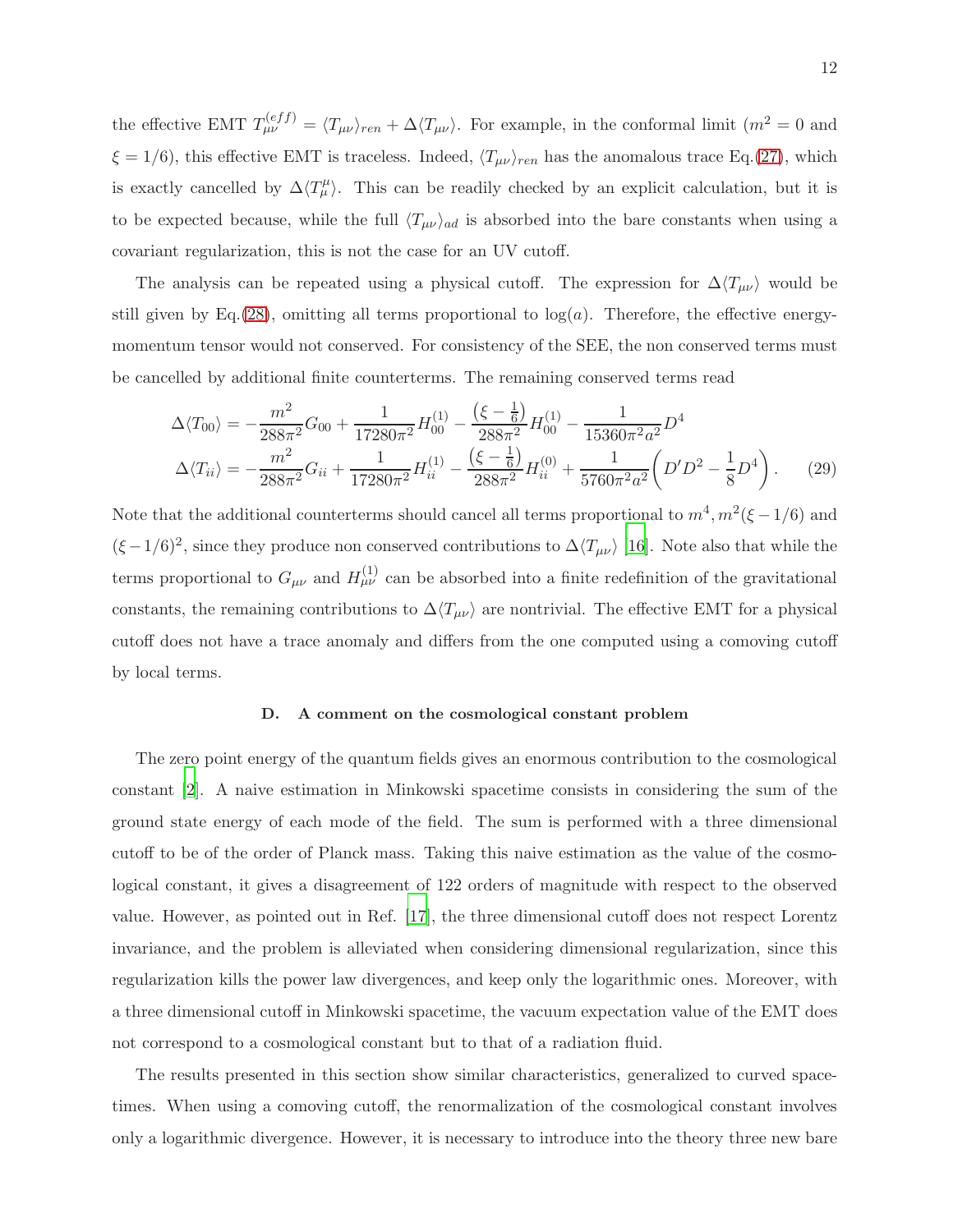fluids, whose renormalized values should be fine tuned to zero. The quartic divergences usually advocated as contributions to the cosmological constant, now give naive estimations to the amplitude of the bare fluids. On the other hand, when using a physical cutoff, in addition to the usual quartic contribution to both cosmological constants  $\Lambda_R$  and  $\tilde{\Lambda}_R$ , it is necessary to fine tune the renormalized value of the new constants  $(\tilde{\Lambda}_R$  and  $1/\tilde{G}_R$ ) to zero in order to respect the covariance of the theory at the renormalized level.

These results reinforce the idea [\[18](#page-18-13)] that the power law divergences should not be taken seriously as estimations of the zero point energy contribution to the cosmological constant. After absorbing the infinities into the bare constants, a finite piece coming from the logarithmic divergence remains, and is of order  $m^4 \log[m/\mu]$ , where  $\mu$  is an arbitrary scale (this is still enormous compared with the observed value of the cosmological constant, even for the electron mass).

#### IV. MEAN VALUE EQUATION FOR SELFINTERACTING FIELDS

We will now consider a scalar field with selfinteraction  $\lambda \phi^4$ . The classical action is

$$
S_{matter} = \int d^4x \sqrt{-g} \left( \frac{1}{2} \phi_{,\mu} \phi^{,\mu} - \frac{1}{2} (m_B^2 + \xi_B R) \phi^2 - \frac{\lambda_B}{4!} \phi^4 \right), \tag{30}
$$

and the field equation

$$
\Box \phi + (m_B^2 + \xi_B R)\phi + \frac{\lambda_B}{3!} \phi^3 = 0.
$$
 (31)

We have written the action in terms of the bare constants of the theory.

We will be concerned with the renormalization of the equation for the mean value of the field  $\phi_0 = \langle \phi \rangle$ . Writing  $\phi = \phi_0 + \hat{\phi}$ , the equations for the mean value and the fluctuations of the field read [\[19](#page-18-14)]

$$
\Box \phi_0 + (m_B^2 + \xi_B R)\phi_0 + \frac{\lambda_B}{3!} \phi_0^3 + \frac{\lambda_R}{2} \phi_0 \langle \hat{\phi}^2 \rangle = 0 \tag{32}
$$

$$
\Box \hat{\phi} + \left( m_R^2 + \xi_R R + \frac{\lambda_R}{2} \phi_0^2 \right) \hat{\phi} = 0. \tag{33}
$$

The quantity  $\langle \hat{\phi}^2 \rangle$  is divergent and the infinities must be absorbed into the bare constants. Note that, as  $\langle \hat{\phi}^2 \rangle$  is already  $O(\hbar)$ , we replaced the bare constants by the renormalized ones in the equation for the fluctuations and in the last term of the mean value equation.

As for the EMT, in order to absorb the infinities into bare constants we will subtract the adiabatic expansion of  $\langle \hat{\phi}^2 \rangle$ . We will insert the definition

$$
\langle \hat{\phi}^2 \rangle_{ren} = \langle \hat{\phi}^2 \rangle - \langle \hat{\phi}^2 \rangle_{ad} \tag{34}
$$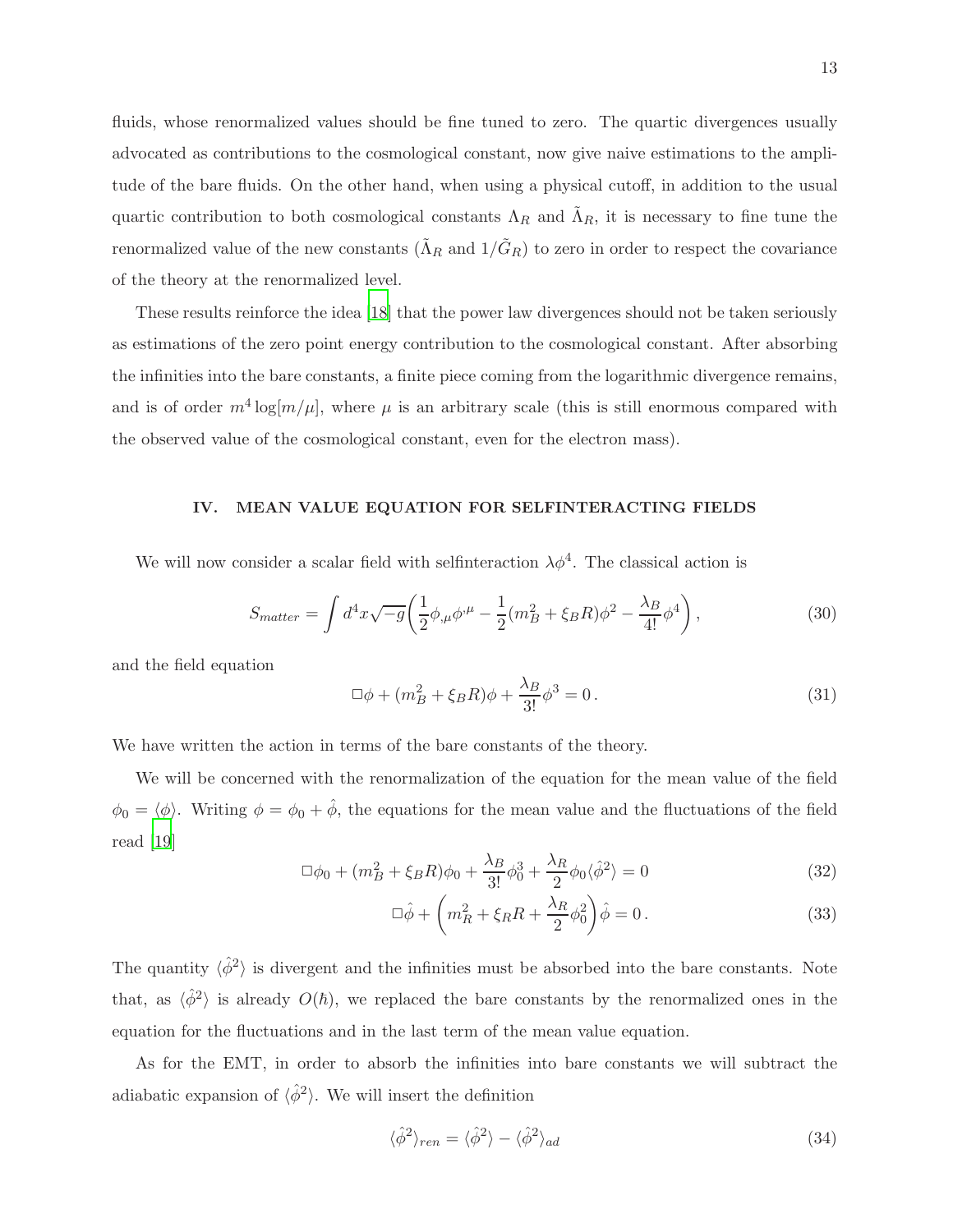into the field equation

$$
\Box \phi_0 + (m_B^2 + \xi_B R)\phi_0 + \frac{\lambda_B}{3!} \phi_0^3 + \frac{\lambda_R}{2} \phi_0 \langle \hat{\phi}^2 \rangle_{ren} + \frac{\lambda_R}{2} \phi_0 \langle \hat{\phi}^2 \rangle_{ad} = 0, \qquad (35)
$$

and will analyze the divergences of  $\langle \hat{\phi}^2 \rangle_{ad}$ . For the same reasons as before, we choose the adiabatic expansion to perform the subtraction and renormalize  $\langle \hat{\phi}^2 \rangle$ . A complete analysis using a covariant approach and for general metrics can be found in Ref.[\[19](#page-18-14)]. Here we will restrict ourselves to the case of FLRW metrics, we will consider a time-dependent mean value  $\phi_0(t)$  and will regularize the theory using UV cutoffs.

The fluctuation field  $\hat{\phi}$  is a free field with a variable mass  $M^2 = m_R^2 + \lambda_R \phi_0^2/2$ . As we are assuming that the mean value depends only on time, we can describe the field in terms its Fourier modes, that satisfy Eq.[\(10\)](#page-4-0) with  $\omega_k^2 = k^2 + M^2 a^2$ . From Eq.[\(13\)](#page-5-2) we have

<span id="page-13-0"></span>
$$
\langle \hat{\phi}^2 \rangle = \frac{1}{4\pi^2 a^2} \int dk \, \frac{k^2}{W_k} \,. \tag{36}
$$

The function  $W_k$  satisfies Eq.[\(14\)](#page-5-3) and can be solved using the adiabatic approximation. Although now not only the scale factor but also  $\phi_0$  depends on time, in principle one should include in the adiabatic expansion terms with derivatives of  $\phi_0$ . However, it can be shown that these terms give finite contributions to  $\langle \hat{\phi}^2 \rangle$ , and therefore they can be omitted when discussing the renormalization of the mean value equation in the one loop approximation [\[19\]](#page-18-14) (there is no wave function renormalization for  $\lambda \phi^4$  theory in the one loop approximation).

Inserting the adiabatic approximation for  $W_k$  into Eq.[\(36\)](#page-13-0) we obtain [\[13](#page-18-8)]

<span id="page-13-1"></span>
$$
\langle \hat{\phi}^2 \rangle_{ad}^{div} = \frac{1}{4\pi^2 a^2} \int dk \, k^2 \left[ \frac{1}{\omega_k} - \frac{\left(\xi_R - \frac{1}{6}\right) R a^2}{2\omega_k^3} \right]. \tag{37}
$$

In order to see explicitly the differences between the different regularization methods, we quote the result obtained within dimensional regularization. Replacing  $k^2 \to k^{n-2}$  in the integrand of Eq.[\(37\)](#page-13-1) and performing the integrations we obtain

$$
\langle \hat{\phi}^2 \rangle_{ad}^{div} = \frac{1}{8\pi^2(n-4)} \bigg[ m_R^2 + \frac{\lambda_R}{2} \phi_0^2 + \left( \xi_R - \frac{1}{6} \right) R \bigg],\tag{38}
$$

where we omitted finite contributions. The first term renormalizes the bare mass  $m_B$ , the second term the coupling constant  $\lambda_B$ , and the third one the coupling to the curvature  $\xi_B$ .

On the other hand, when using an UV cutoff  $k_{UV}$ 

<span id="page-13-2"></span>
$$
\langle \hat{\phi}^2 \rangle_{ad}^{div} = \frac{1}{8\pi^2} \left[ \frac{k_{UV}^2}{a^2} - \left( m_R^2 + \frac{\lambda_R}{2} \phi_0^2 + \left( \xi_R - \frac{1}{6} \right) R \right) \log \left( \frac{k_{UV}}{a\mu} \right) \right],\tag{39}
$$

where  $\mu$  is an arbitrary scale and we omitted finite terms.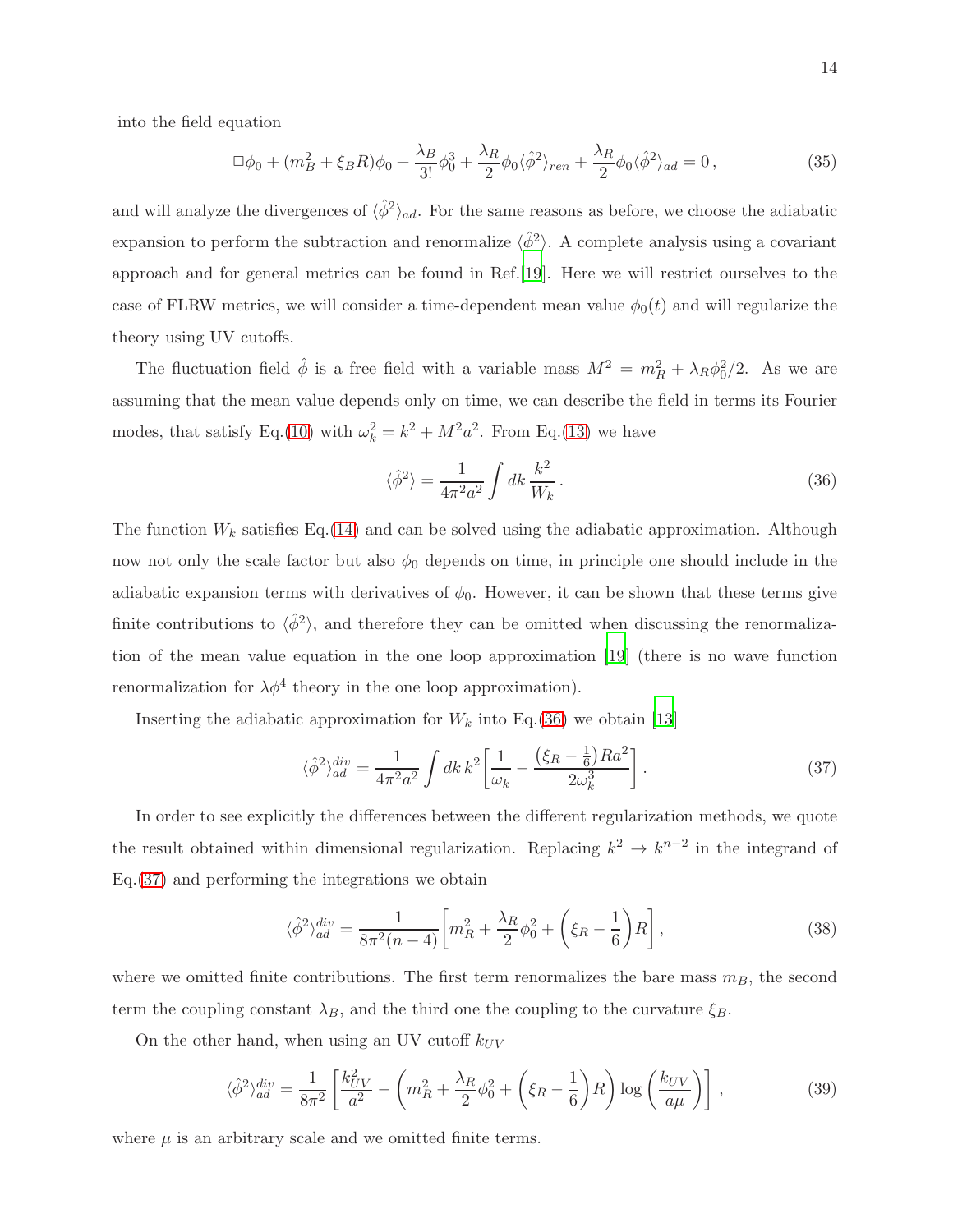Let us first consider a physical cutoff  $k_{UV} = a\Lambda_{UV}$ . From Eq.[\(39\)](#page-13-2) we see that the quadratic divergence renormalizes the mass, while the logarithmic divergence gives an additional term to the renormalization of the mass and renormalizes the other bare constants of the theory. The counterterms are, explicitly:

$$
m_R^2 = m_B^2 + \frac{\lambda_R}{16\pi^2} \bigg[ \Lambda_{UV}^2 - m_R^2 \log(\Lambda_{UV}/\mu) \bigg] \tag{40}
$$

$$
\xi_R = \xi_B - \frac{\lambda_R \left(\xi_R - \frac{1}{6}\right)}{16\pi^2} \log(\Lambda_{UV}/\mu) \tag{41}
$$

$$
\lambda_R = \lambda_B - \frac{3}{16} \lambda_R^2 \log(\Lambda_{UV}/\mu). \tag{42}
$$

There are some similarities with the situation in the renormalization of the SEE. With an UV cutoff, the bare mass contains a quadratic divergence that is independent of the mass of the field. The logarithmic divergences has the same structure than in dimensional regularization.

On the other hand, for a comoving cutoff we set  $k_{UV} = \Lambda_c$  in Eq.[\(39\)](#page-13-2). We see that this choice presents an additional complication. The quadratic divergence depends on the scale factor, and therefore cannot be absorbed into a redefinition of the mass [\[20\]](#page-18-15). It is necessary to introduce an additional, non covariant term in the classical action of the interacting field

<span id="page-14-0"></span>
$$
S_{matter} = \int d^4x \sqrt{-g} \left( \frac{1}{2} \phi_{,\mu} \phi^{,\mu} - \frac{1}{2} (m_B^2 + \xi_B R) \phi^2 - \frac{\sigma_B}{a^2} \phi^2 - \frac{\lambda}{4!} \phi^4 \right). \tag{43}
$$

Assuming that the renormalized value of the new bare constant  $\sigma_B$  is zero, that is, choosing

$$
\sigma_R = 0 = \sigma_B + \frac{\lambda_R \Lambda_c^2}{16\pi^2},\tag{44}
$$

we obtain

$$
m_R^2 = m_B^2 - \frac{\lambda_R m_R^2}{16\pi^2} \log(\Lambda_c/\mu)
$$
\n(45)

$$
\xi_R = \xi_B - \frac{\lambda_R \left(\xi_R - \frac{1}{6}\right)}{16\pi^2} \log(\Lambda_c/\mu) \tag{46}
$$

$$
\lambda_R = \lambda_B - \frac{3}{16} \lambda_R^2 \log(\Lambda_c/\mu)
$$
\n(47)

which are similar to the counterterms obtained within dimensional regularization.

It is interesting to remark that, as in the case of the SEE, the logarithmic divergences have always the same structure. As a consequence, the  $\beta$ -functions of the theory will not depend on the regularization. On the contrary, the renormalized equation for the mean value (and therefore the effective potential for the scalar field) does depend on the regularization. Indeed, the analysis can be perfomed along the lines of Section IIIC, to check explicitly that the mean value equations in different regularizations will differ by local terms.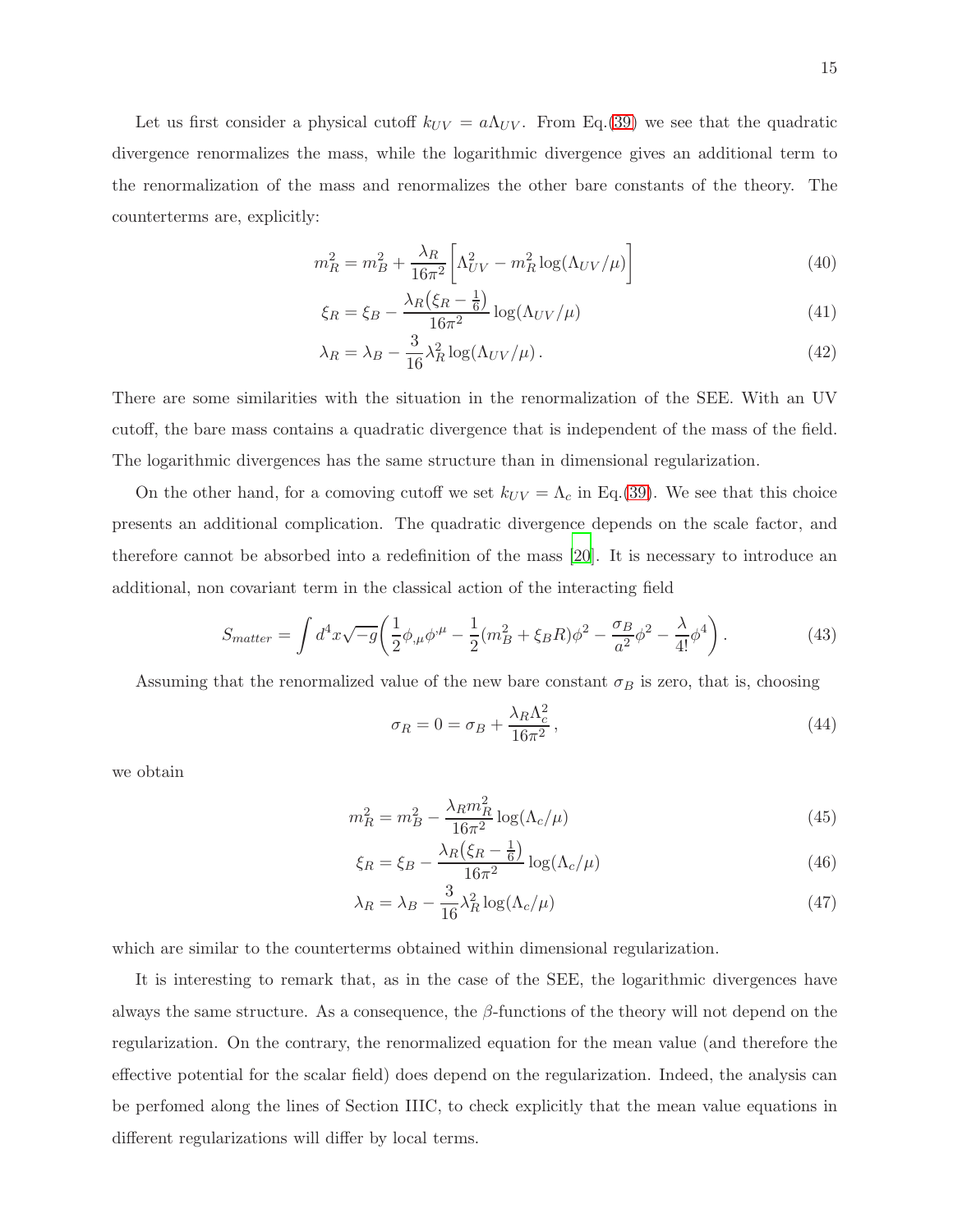It is also worth to note that the presence of the term proportional to  $\sigma_B/a^2$  in Eq.[\(43\)](#page-14-0) introduce an ambiguity in the SEE, and could complicate its renormalization. Indeed, in order to obtain the SEE in FLRW spacetimes, one should write the action in terms of the scale factor and the lapse function N, and the extra factor  $1/a^2$  can be written in different ways in terms of a and N.

# V. CONCLUSIONS

In this paper we have analyzed the renormalization process for a scalar field FLRW sacetimes, using UV cutoffs. Our main findings are the following:

- If one assumes that the infinities of the theory should be absorbed into bare constants of the theory, the subtraction is crucial and involves the adiabatic EMT.
- The divergences that result in the case of a comoving cutoff are conserved tensors, and can be absorbed into the gravitational constants and additional bare fluids that should be introduced ad-hoc into the theory.
- For a physical cutoff, the adiabatic EMT is not conserved, and it is necessary to introduce non covariant counterterms. Fine tuning of the finite parts of the counterterms is needed to restore covariance at the renormalized level.
- All the regularizations give different answers for the effective EMT that appears in the SEE, even using the same subtraction. In particular, both the comoving and physical cutoffs do not produce an anomalous trace in the effective EMT.
- The logarithmic divergences are always proportional to geometric tensors.
- In contrast with what happens in the SEE for free fields, when considering the mean value equation for interacting fields, the use of a comoving cutoff needs the introduction of non covariant counterterms to renormalize the theory.

Regarding previous works on the subject, we have showed explicitly that the renormalization suggested in Refs.[\[4](#page-17-3), [5](#page-18-0)] can indeed be pursued. However, we have described important aspects that have been overlooked before: on the one hand, adiabatic subtraction is crucial to absorb the infinities into the bare constants of the theory. One cannot make a subtraction based on each particular metric considered [\[5](#page-18-0), [6\]](#page-18-1). Moreover, even after renormalization, the final SEE are different than those coming from the usual approach, and different for comoving and physical cutoffs. On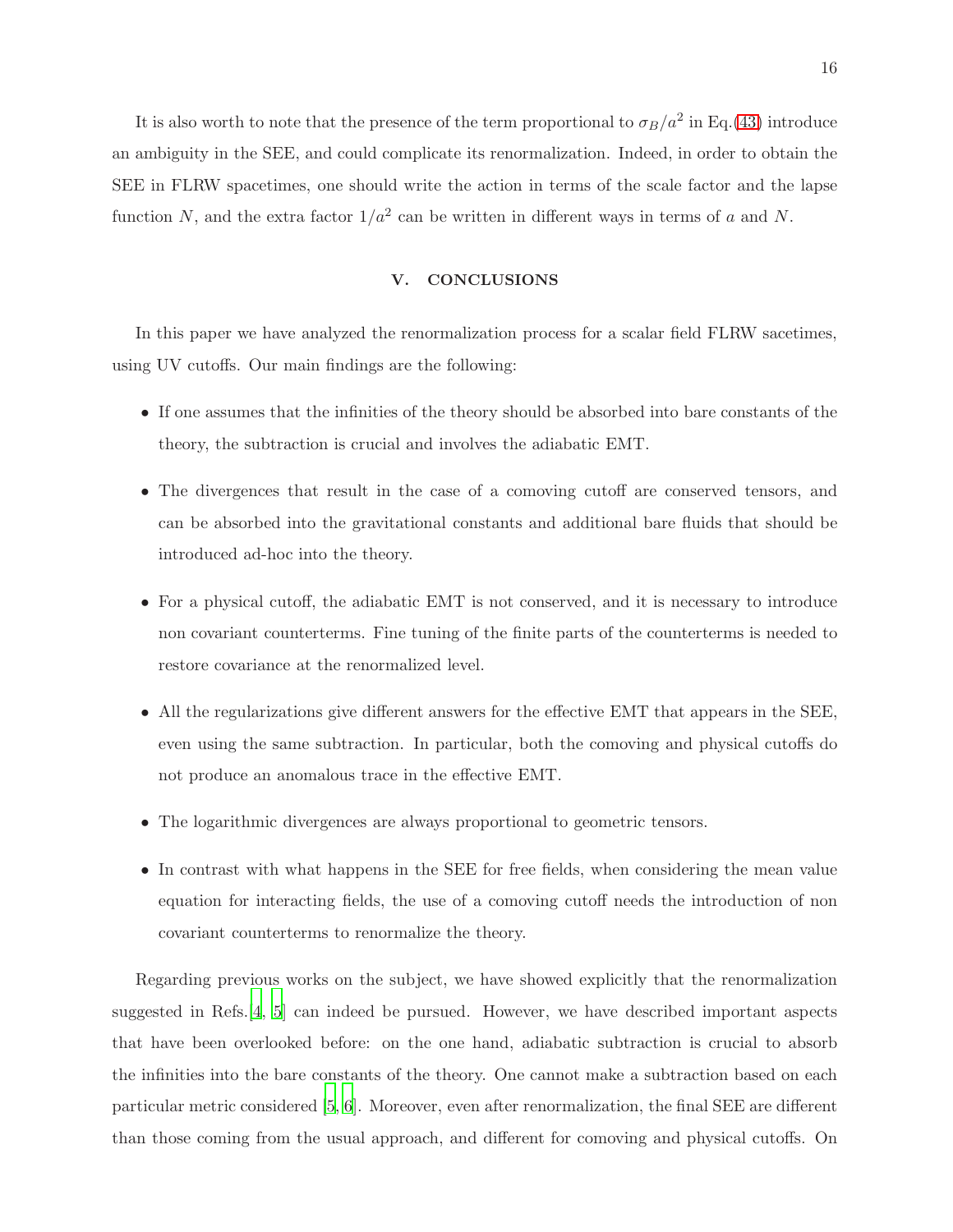the other hand, there is no reason to take the bare value of the EMT as its physical value, even after discarding the quartic divergences, as done in Refs.[\[7,](#page-18-2) [8](#page-18-3)].

In summary, the use of UV cutoffs, although at first sight more physical than dimensional regularization, presents additional complications and arbitrariness, and in our opinion do not shed additional light on the cosmological constant and dark energy problems.

We would like to end the paper with a comment related to the use of infrared (IR) cutoffs. Present knowledge establishes that the seeds for the inhomogeneities in the universe are quantum fluctuations that become classical when their wavelengths become larger than the horizon [\[21\]](#page-18-16). It is therefore natural to consider an effective field theory for the long wavelengths modes of the field, integrating out the short wavelengths. Therefore, the quantum part of the field is restricted to modes with  $k > Ha(t)$  and one has to face the problem of renormalizing the UV divergences in the presence of a time dependent IR cutoff. This is of course not restricted to cosmological applications. The same issue is present in the study of phase transitions, where the long wavelength part of the field associated to the order parameter of the transition becomes classical and non homogeneous, giving rise to the formation of domains [\[22](#page-18-17)]. A naive generalization of the usual adiabatic renormalization to the case of a time dependent IR cutoff gives of course a non-conserved energy-momentum tensor, even for free fields and using a covariant regularization. The non conservation is in this case physical, since during time evolution new modes enter into the classical field, and therefore there is energy exchange between the quantum and classical parts of the field. Only the full EMT, including the quantum, classical and stochastic parts should be conserved. Alternatively, one could consider comoving IR cutoffs [\[23](#page-18-18)]. In both cases, dimensional regularization can be used to deal with the UV divergences.

## Appendix A

In this appendix we collect some useful formulas used in the calculations. The explicit expressions for the geometric tensors in FLRW metrics are

$$
R = \frac{3}{a^2} \left( D' + \frac{1}{2} D^2 \right)
$$
  
\n
$$
G_{00} = -\frac{3}{4} D^2
$$
  
\n
$$
G_{ii} = D' + \frac{D^2}{4}
$$
  
\n
$$
H_{00}^{(1)} = \frac{9}{a^2} \left( \frac{1}{2} D'^2 - D'' D + \frac{3}{8} D^4 \right)
$$
  
\n
$$
H_{ii}^{(1)} = \frac{3}{a^2} \left( 2D''' - D'' D + \frac{1}{2} D'^2 - 3D' D^2 + \frac{3}{8} D^4 \right),
$$
\n(A1)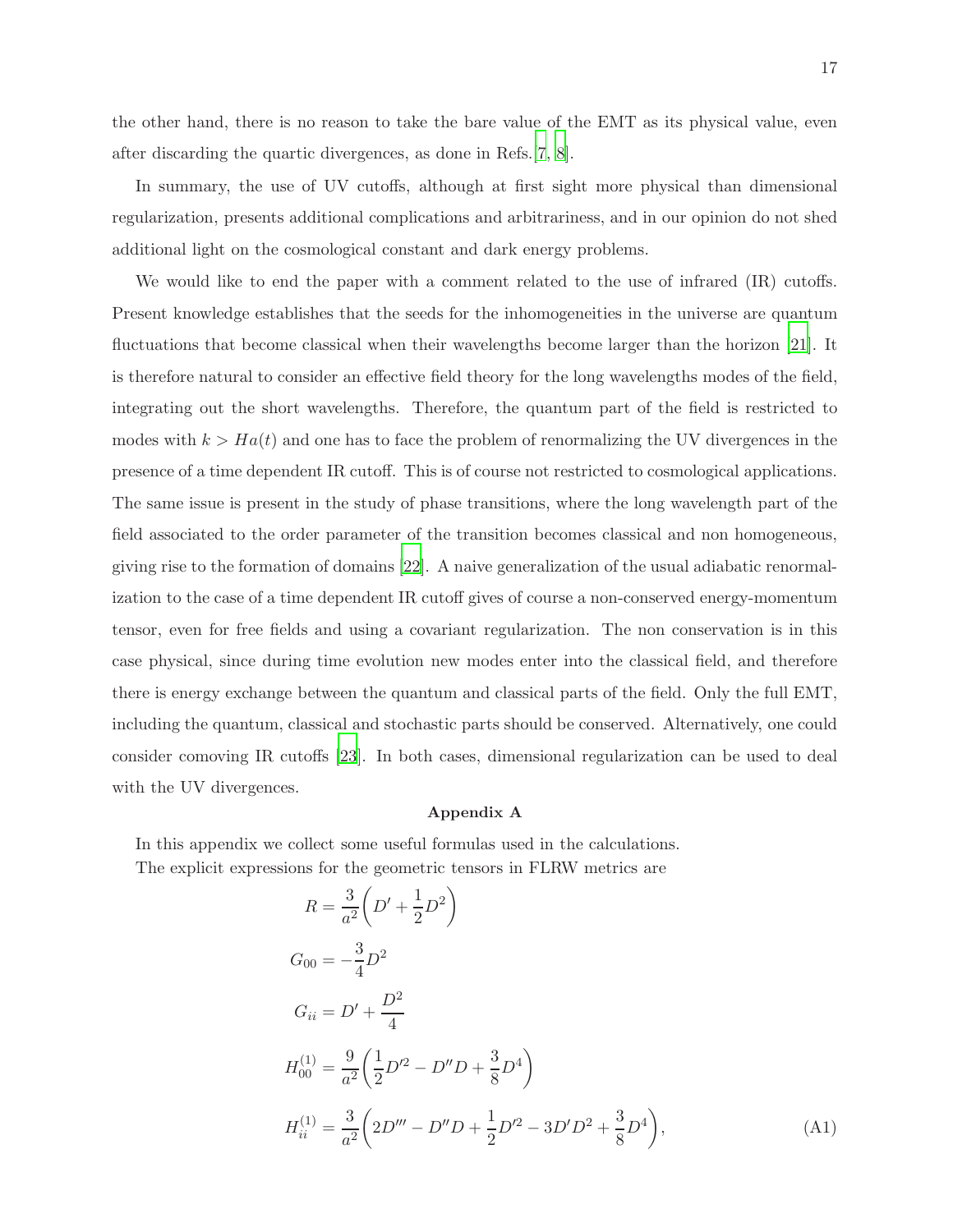where  $D = 2a'/a$ .

The convergent part of the adiabatic stress tensor mentioned in Eq.  $(15)$  is given by [\[13](#page-18-8)]

$$
\langle T_{00}\rangle_{ad}^{conv} = \frac{1}{8\pi^2 a^2} \int dk k^2 \left[ \frac{a^4 m^4 D^2}{16\omega^5} - \frac{a^4 m^4}{64\omega^7} (2D''D - D'^2 + 4D'D^2 + D^4) \right. \\ \left. + \frac{7a^6 m^6}{64\omega^9} (D'D^2 + D^4) - \frac{105a^8 m^8 D^4}{1024\omega^{11}} + \left(\xi - \frac{1}{6}\right) \left(\frac{a^2 m^2}{8\omega^5} (6D''D - 3D'^2 + 6D'D^2) \right. \\ \left. - \frac{a^4 m^4}{64\omega^7} (120D'D^2 + 105D^4) + \frac{105a^6 m^6 D^4}{64\omega^9} \right) + \frac{(\xi - \frac{1}{6})^2 a^2 m^2}{8\omega^5} (54D'D^2 + 27D^4) \right] \\ \langle T^{\alpha}_{\alpha} \rangle_{ad}^{conv} = \frac{1}{4\pi^2 a^4} \int dk k^2 \left[ \frac{a^4 m^4}{8\omega^5} (D' + D^2) - \frac{5a^6 m^6 D^2}{32\omega^7} \right. \\ \left. - \frac{a^4 m^4}{32\omega^7} (D''' + 4D''D + 3D'^2 + 6D'D^2 + D^4) \right. \\ \left. + \frac{a^6 m^6}{128\omega^9} (28D''D + 21D'^2 + 126D'D^2 + 49D^4) - \frac{231a^8 m^8}{256\omega^{11}} (D'D^2 + D^4) \right. \\ \left. + \frac{1155a^{10} m^{10} D^4}{2048\omega^{13}} + \left(\xi - \frac{1}{6}\right) \left(\frac{9a^4 m^4 D^2}{4\omega^5} + \frac{a^2 m^2}{4\omega^5} (3D''' + 6D''D + \frac{9}{2}D'^2 + 3D'D^2) \right. \\ \left. - \frac{a^4 m^2}{32\omega^7} (120D''D + 90D'^2 + 390D'D^2 + 105D^4) + \frac{a^6 m^6}{128\omega^9} (168
$$

## ACKNOWLEDGEMENTS

FDM would like to thank D. López Nacir and L. Trombetta for interesting discussions on related matters, and ICTP for hospitality, where part of this work has been done. This research was supported by ANPCyT, CONICET, and UNCuyo.

- <span id="page-17-0"></span>[1] N.D. Birrel and P.C.W. Davies, Quantum Fields in Curved Space (Cambridge University Press, Cambridge, England, 1982); S. M. Fulling, Aspects of Quantum Field Theory in Curved Spacetime (Cambridge University Press, Cambridge, England, 1989); L. Parker and D. Toms, Quantum Field Theory in Curved Spacetime (Cambridge University Press, Cambridge, England, 2009)
- <span id="page-17-1"></span>[2] S. Weinberg, Rev. Mod. Phys. 61, 1 (1989); S. M. Carroll, Living Rev. Rel. 4, 1 (2001).
- <span id="page-17-2"></span>[3] L. Parker and S. A. Fulling, Phys. Rev. D 9, 341 (1974); S. A. Fulling and L. Parker, Annals of Physics, 87, 176 (1974).
- <span id="page-17-3"></span>[4] M. Maggiore, Phys. Rev. D 83, 063514, 2011; L. Hollenstein, M. Jaccard, M. Maggiore, and E. Mitsou, Phy. Rev. D 85, 124031, 2012.